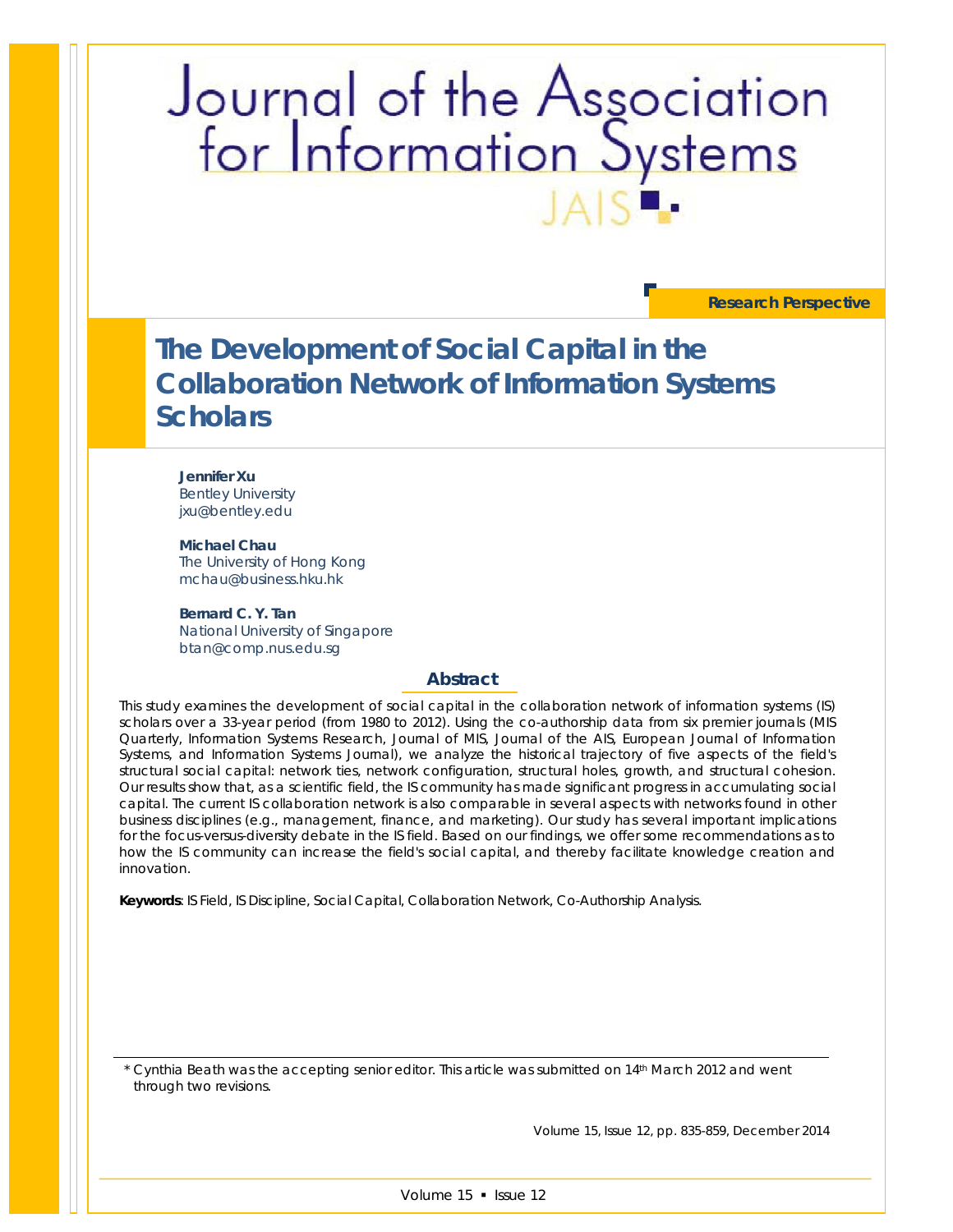# **The Development of Social Capital in the Collaboration Network of Information Systems Scholars**

# **1. Introduction**

Creating knowledge is one of the key roles scientific fields play (Crane, 1972; Whitley, 1975, 1984). In a field, scholars engage in scientific practices and produce new knowledge in the form of theories, methodologies, techniques, and artifacts pertaining to a specific set of subjects. Their effort contributes to the intellectual development of their field and the growth of the body of knowledge (Crane, 1972). Since its beginnings in the late 1960s, the information systems (IS) field has undergone recurrent assessment and self-assessment of its intellectual development that has aimed to clarify its identity as a scientific field (Banville & Landry, 1989; Benbasat & Zmud, 2003; Farhoomand, 1987; Robey, 2003; Vessey, Ramesh, & Glass, 2002). Along this line of concern, Banville and Landry (1989) called the IS field a "fragmented adhocracy" and heated up the debate about its identity. A long-lasting point in this debate has been one concerning the focus or diversity in IS research (Benbasat & Weber, 1996; Robey, 1996; Taylor, Dillon, & van Wingen, 2010; Vessey et al., 2002). Benbasat and Zmud (2003), for example, advocate focus and call for the articulation of the intellectual core through studying "the IT artifact and its immediate nomological net" (p. 186). Other scholars, in contrast, believe that the diversity of research topics and approaches is the IS field's defining feature that strengthens rather than weakens it (Galliers, 2003; Ives, Parks, Porra, & Silva, 2004; Lyytinen & King, 2004; Robey, 2003).

In response to this debate, several recent empirical studies have reexamined the IS field's intellectual development. Sidorova, Evangelopoulos, Valacich, and Ramakrishnan (2008) analyze the abstracts of research papers published in three top IS journals and identify five core areas in IS research (IT and organizations, IS development, IT and individuals, IT and markets, and IT and groups). They note substantial focus at the research area level, and observe great diversity at the research theme and topic level. Taylor et al. (2010) employ a longitudinal, author co-citation analysis and show that the IS field has shifted from a fragmented adhocracy to a polycentric state with a higher level of mutual dependence<sup>1</sup> among IS scholars.

Although these studies demonstrate to a certain degree the IS field's "cognitive legitimacy" (Benbasat & Zmud, 2003), they overlook the social aspect of scientific practice and the knowledge-production process (DeSanctis, 2003, p. 363), which Whitley (1984) and Banville and Landry (1989) explicitly emphasize. Crane (1972) points out that the process of conducting research is inherently social. In a scholarly community, members interact with each other, share common research interests, use similar methods and techniques, pick up each other's ideas, and influence each other's work (Culnan, 1986, 1987; Moody, 2004). These social interactions weave scholars into a complex social network in which knowledge is generated, exchanged, and updated. Social capital, which influences and is influenced by the development of intellectual capital of a social unit (e.g., the scholarly community), is deeply embedded in this social network (Nahapiet & Ghoshal, 1998).

This paper examines social capital development in the IS community from 1980 to 2012. We treat the IS community as a knowledge production system (Whitley, 1975) and assess how much social capital the IS community has accumulated in the past 33 years. Through this study, we address a few key questions: has the IS community made progress in developing social capital? Is the IS community connected or largely fragmented? Do the social ties between IS scholars accommodate effective and efficient access to diverse knowledge? Have the sub-communities in the IS field become more (or less) cohesive and focused? We address these questions mostly from a historical perspective by tracking the temporal changes and progress (or lack of it) in various aspects of social capital. In addition, we compare our findings with those of three other business fields to better contextualize our results.

The social network we study in this paper is the collaboration network among IS scholars based on co-authored papers in six top IS journals between 1980 and 2012. While there are many forms of

According to Whitley (1984), mutual dependence has two aspects: strategic dependence and functional dependence. Banville and Landry (1989, p. 54) define strategic dependence as "a measure of the political dependence of the members within a field", and functional dependence as "a measure of the technical and procedural coherence within a field". j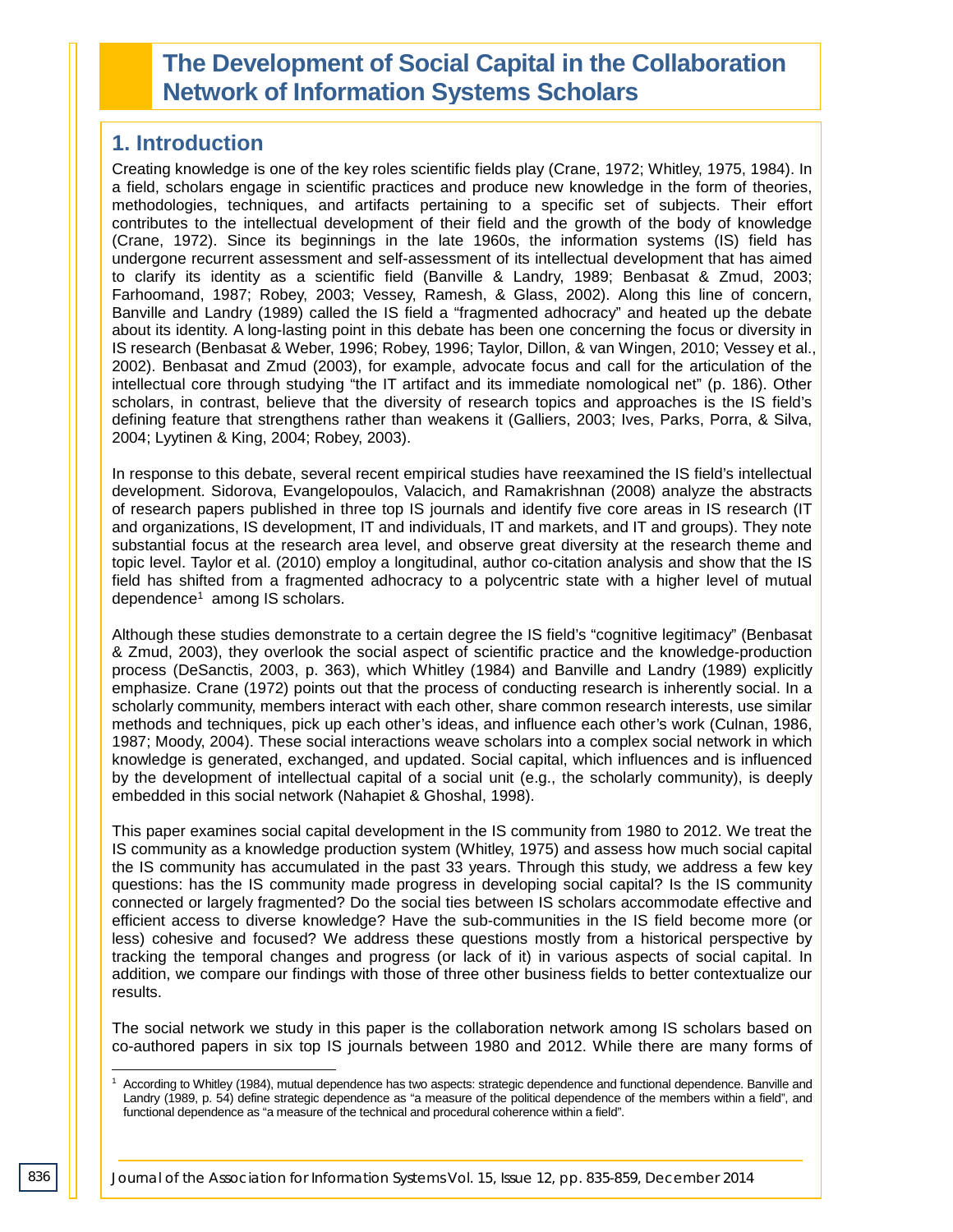collaboration (e.g., conference organization, journal editing, and paper reviewing), co-authorship is the most formal manifestation of intellectual collaboration (Acedo, Barroso, Casanueva, & Galan, 2006). Certainly, using co-authorship as the surrogate for collaborative relationships among scholars has methodological risks. For example, two scholars may work together on one project but choose to publish their work separately. Also, directors of research laboratories or other "rainmakers" may be listed as co-authors on multiple papers but may not have participated directly in these efforts (Borgman & Furner, 2002). Nevertheless, a co-authorship network provides us with a window on the social capital development in the IS community.

Compared with two prior studies that examine co-authorship dynamics among a set of 316 key IS authors (Oh, Choi, & Kim, 2006) and among authors of papers in the *Proceedings of the International Conference on Information Systems* (Xu & Chau, 2006), our study offers a more-comprehensive assessment of the social capital embedded in the IS collaboration network at a much larger scale. Together with the recent studies on the intellectual development of the IS field (Sidorova et al., 2008; Taylor et al., 2010), which reflect its cognitive legitimacy, this study provides a complementary report on the IS field's progress. In addition, we identify ways in which we can further facilitate knowledge production in the IS field.

The remainder of this paper is organized as follows. In Section 2, we review the concept of social capital and identify the five key aspects of structural capital, based on which we present questions regarding how the social capital of the IS community has changed in the past 33 years. In Section 3, we provide details on the methods and data we used for this study. In Section 4, we report our findings and compare our results with those of three other business fields; we also explain our findings in this section. In Section 5 we points out the limitations to our results' generalizability. In Section 6, we discuss the implications of our findings and make recommendations for the future development of social capital in the IS field. Finally, in Section 7, we conclude the paper.

# **2. Social Capital**

The social capital concept has been widely used in social sciences to describe and explain many phenomena related to knowledge production and innovation (Ahuja, 2000; Brown & Duguid, 1991; Burt, 1997; Inkpen & Tsang, 2005; Nahapiet & Ghoshal, 1998). Various definitions focusing on different aspects of social capital have been proposed in the literature. We adopt a definition that summarizes and synthesizes prior proposals by broadly defining social capital as "the sum of actual and potential resources embedded within, available through, and derived from the network of relationships possessed by an individual or social unit" (Nahapiet & Ghoshal, 1998, p. 243). This definition emphasizes that social capital is a type of asset possessed by an individual or a social unit (e.g., an organization) and that social capital is an integral part of the very structure of the social network in which the individual or the social unit resides (Adler & Kwon, 2002; Nahapiet & Ghoshal, 1998; Putnam, 1995). In this sense, the IS community can be considered a social unit that produces knowledge by leveraging its social capital.

Several theories have been proposed to explain the impact of social capital on the outcome of knowledge creation and innovation by individuals and organizations (Burt, 1997; Inkpen & Tsang, 2005; Nahapiet & Ghoshal 1998). Nahapiet and Ghoshal (1998), for example, posit that social capital facilitates the development of intellectual capital and contributes to the competitive advantage of an organization by providing the opportunity, anticipation, motivation, and capability of knowledge combination and exchange, which are the two primary processes of knowledge creation and innovation. This applies to the IS community. The more its social capital, the better the IS community is able to produce knowledge and innovate.

Social capital has three dimensions (Nahapiet & Ghoshal, 1998): the structural dimension, the relationship dimension, and the cognitive dimension. The structural dimension concerns the overall pattern of social ties between members in a social network. The relationship dimension refers to personal relationships (e.g., trust, obligations, and identification) that members in a social network have developed through their history of social interactions. The cognitive dimension represents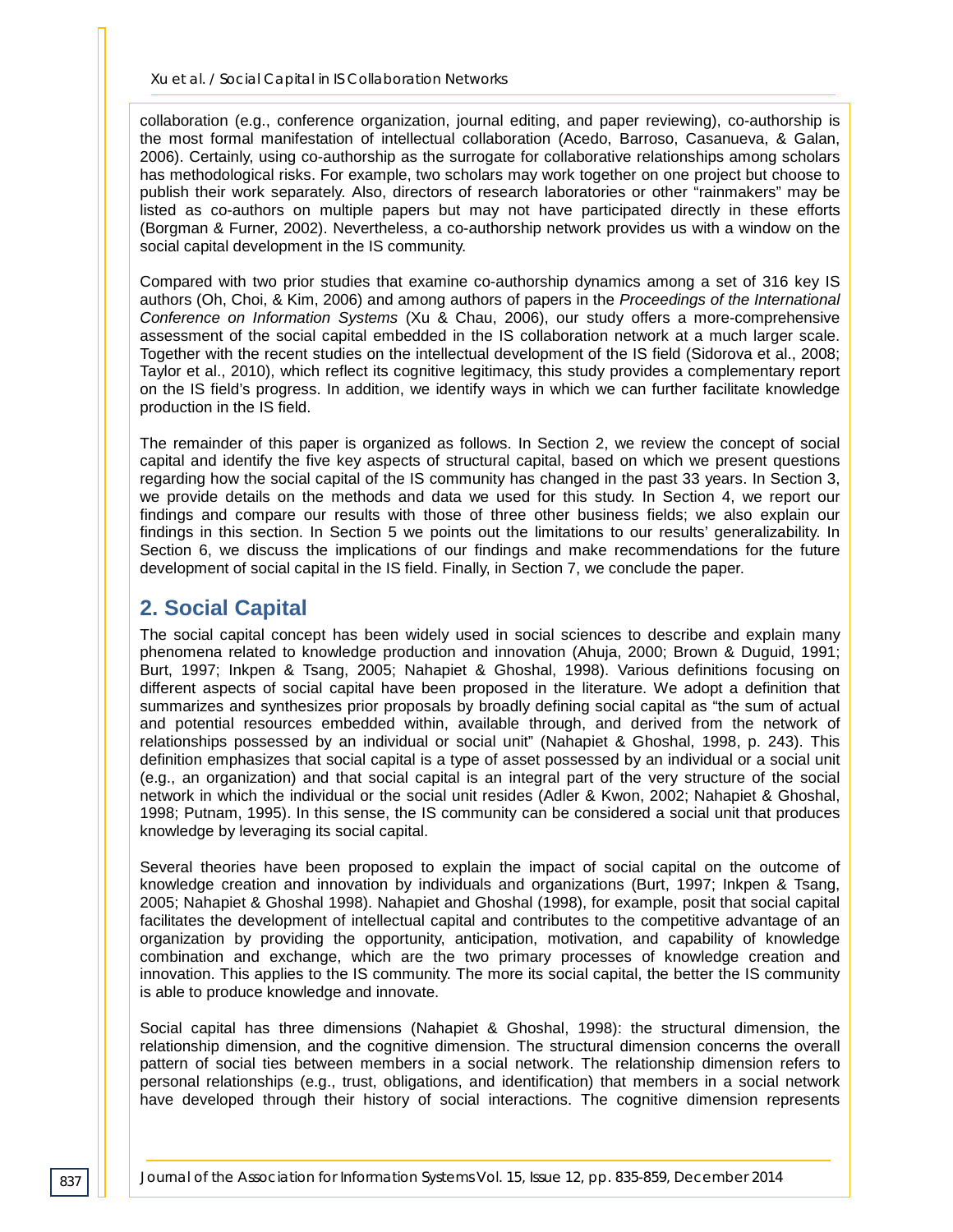resources such as codes, languages, and narratives (e.g., stories of success or failure) that are shared among members in a social network. The three dimensions are not independent of each other. The increase in one dimension can strengthen and reinforce other dimensions. For example, the strengthening of social ties (the structural dimension) may facilitate repeated interactions between members of a social network, and thereby increase trust and friendship (the relational dimension) and build shared language and narratives (the cognitive dimension).

In this study, we focus on the structural dimension of social capital, which can be quantitatively assessed using social network measures. Structural social capital can be assessed at different levels (Adler & Kwon 2002; Nahapiet & Ghoshal, 1998), such as individual (e.g., an IS scholar), group (e.g., an IS sub-community), and network (e.g., the IS community). The structural social capital of an individual is embedded in the individual's ego network, which comprises the individual and their direct contacts. The structural social capital of a group is based on both the internal ties between its members and its external relationships with other groups. The structural social capital of the network is reflected in its structural characteristics. In this study, we assess the development of structural social capital for individual IS scholars, five IS sub-communities, and the IS community.

Various measures have been proposed for assessing structural social capital. Based on a literature review, we have identified several measures for five key aspects of structural social capital (Burt, 1992; Coleman, 1990; Inkpen & Tsang, 2005; Nahapiet & Ghoshal, 1998)<sup>2</sup>: network ties, network configuration, structural holes, network growth, and structural cohesion (of sub-communities). In this study, we use these measures to characterize the collaboration network of IS scholars to assess and examine at different levels (i.e., individual, group, and network) the structural social capital that has accumulated in the IS community over more than three decades.

#### **2.1. Network Ties**

Network ties (also called links in network studies) are a type of fundamental structural asset that can serve as a channel through which resources are shared and exchanged between network members. Information is a resource that is particularly important to the process of knowledge creation and innovation. Specifically, network ties bring three forms of informational benefits (Burt, 1992): network members can gain access to information from their social contacts that would otherwise be unavailable; network members can gain from timing through accessing the information sooner than they can do otherwise; and network members can gain from referral through reaching via a shorter path to other important network members who possess better reputation, higher status, and more knowledge. In the IS community, co-authorship links among scholars provide them with timely access to information and referral opportunities.

An individual's network ties have been shown to positively impact their knowledge production. Ahuja, Galletta, & Carley (2003) found that the number of network ties an individual has is positively associated with their performance in R&D projects. Similarly, a firm's external ties contribute to its innovative output by allowing it to leverage complementary skills, expertise, and techniques from its partners, which allows it to accomplish larger tasks and projects and achieve scale economies (Ahuja 2000). Further, network ties between members of an open source project group have also been found to help increase the group's knowledge-creation rate (Singh et al., 2011). Based on these findings, we anticipate that, as IS scholars build and maintain more co-authorships with others, they are likely to create more knowledge, which makes the IS community better at knowledge creation and innovation.

A community's network ties are the aggregate of network ties of individuals within the community. More network ties give rise to more opportunities for social interactions between members, which thereby increases information sharing and knowledge exchange. Members with a large number of network ties often are deemed "central members" or "information hubs" (Freeman, 1979). In scientific fields, central scholars may play an important role in the diffusion of ideas (Crane, 1972; Moody,

 $2$  These five aspects of structural social capital are by no means exhaustive. These five aspects have been examined because these are very relevant to knowledge creation and exchange. -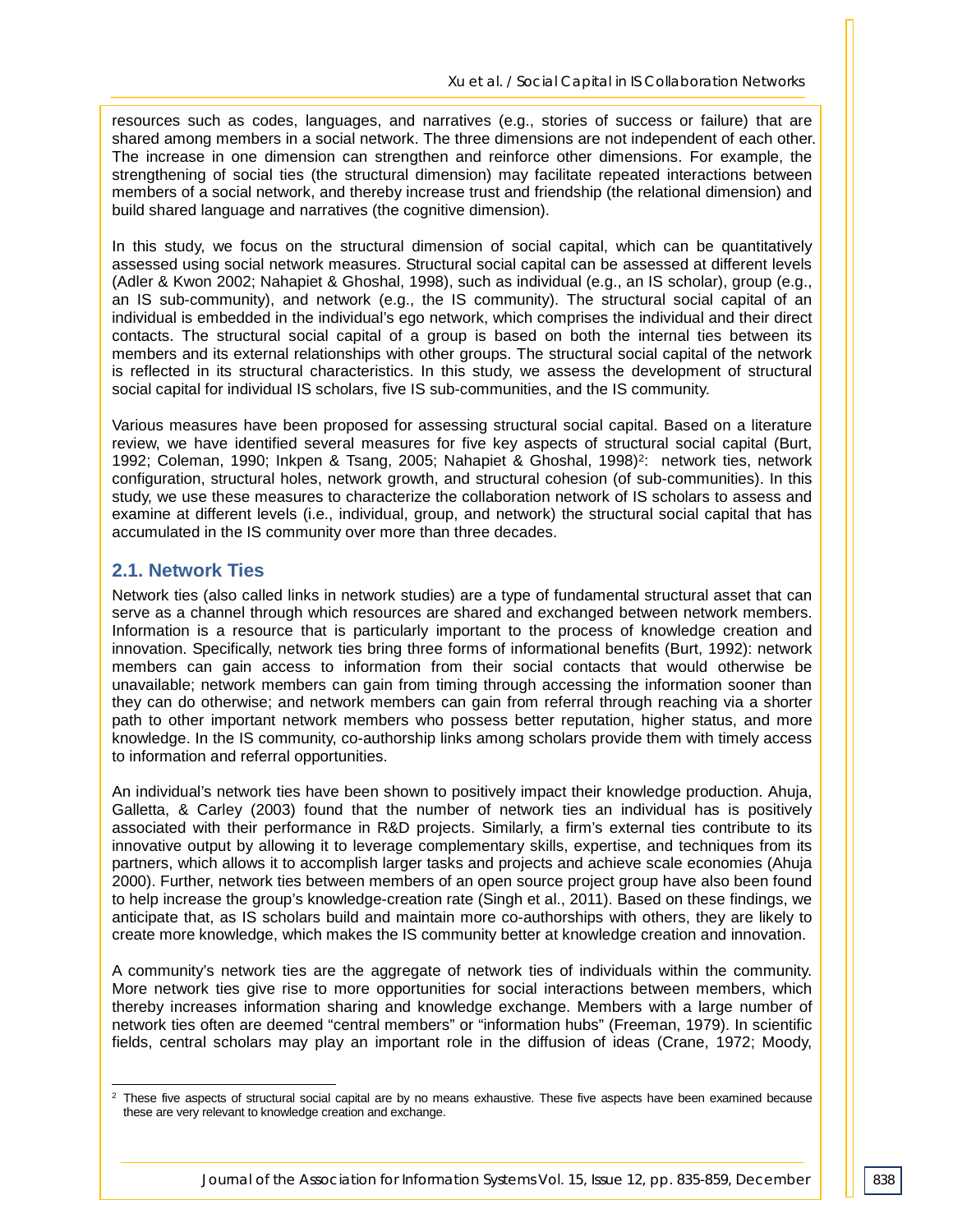2004; Newman, 2001). In this paper, we address two questions concerning the network ties of the IS community at the network and individual levels:

**Q1a:** Has the IS community accumulated more network ties over time?

**Q1b:** Who has been the central members in the IS community at different times?

#### **2.2. Network Configuration**

Besides network ties, network configuration (the pattern of network ties) is an important element of structural social capital. Network configuration can be characterized using network connectivity metrics (Nahapiet & Ghoshal, 1998), which indicate if members in a community can reach others through direct ties or paths of indirect ties. A fragmented network is a "caveman graph", which consists of many small isolated clusters or "caves" (Watts, 1999). A network with good connectivity has a "critical core" that comprises the majority of the members in the network (Albert & Barabási, 2002; DeSanctis, 2003). A critical core provides the conditions and opportunities for information sharing and knowledge exchange among network members. The absence of a critical core in a scientific community yields a fragmented network with no connections between groups of scholars.

Moreover, network configuration can affect the efficiency of knowledge exchange and creation (Burt, 1992). Researchers have shown that information can be shared and diffused faster in a network in which the "social distance" between members is short (Watts & Strogatz, 1998), a condition known as structural efficiency. A network in which members are close to one another, despite the network's large size, is often called a "small world" (Watts & Strogatz, 1998)<sup>3</sup>. In this paper, we address two questions about the network configuration of the IS community pertaining to connectivity and structural efficiency:

**Q2a:** Has the IS community become more connected or fragmented over time?

**Q2b:** Has the IS community become more structurally efficient over time?

#### **2.3. Structural Holes**

There has been debate in the literature about the roles of closure and structural holes in knowledge exchange and creation. Researchers advocating network closure maintain that dense network ties between members provide easy access to information and reduce the chances of opportunistic behavior (Bourdieu, 1986; Coleman, 1990; Putnam, 1995). A dense network fosters trust, identification, norms, shared language, and narratives between members and enriches social capital in the relational and cognitive dimensions (Coleman, 1990; Ibarra, 1992). A high level of network closure reinforces the boundary of a community by separating members from non-members (Boland & Tenkasi, 1995). A closed scientific field can more effectively maintain a focused set of research problems (Whitley, 1975). This rationale underlies the call for focus in IS research in order to build an intellectual core (Benbasat & Zmud, 2003).

In contrast, Burt (1992) believes that structural holes, which are gaps between non-redundant contacts, can provide more informational benefits to network members. A high level of closure may cause information redundancy, tighten the community boundary, reduce the community's openness, and result in a form of "collective blindness" (Nahapiet & Ghoshal, 1998) that prevents the community from getting new ideas and seeing new ways of doing things. Whitley (1975) points out that a highly closed scientific field with a clearly articulated boundary implies a high degree of resistance to innovations. As a result, sparse networks, in which members can leverage their weak ties (Granovetter, 1973) and structural holes in their social contacts, may be preferred over dense networks (Burt, 1992).

 $3$  The small-world phenomenon is well known because of the famous sociological experiment that found "six degrees of separation" between any two people in the population (Milgram, 1967). -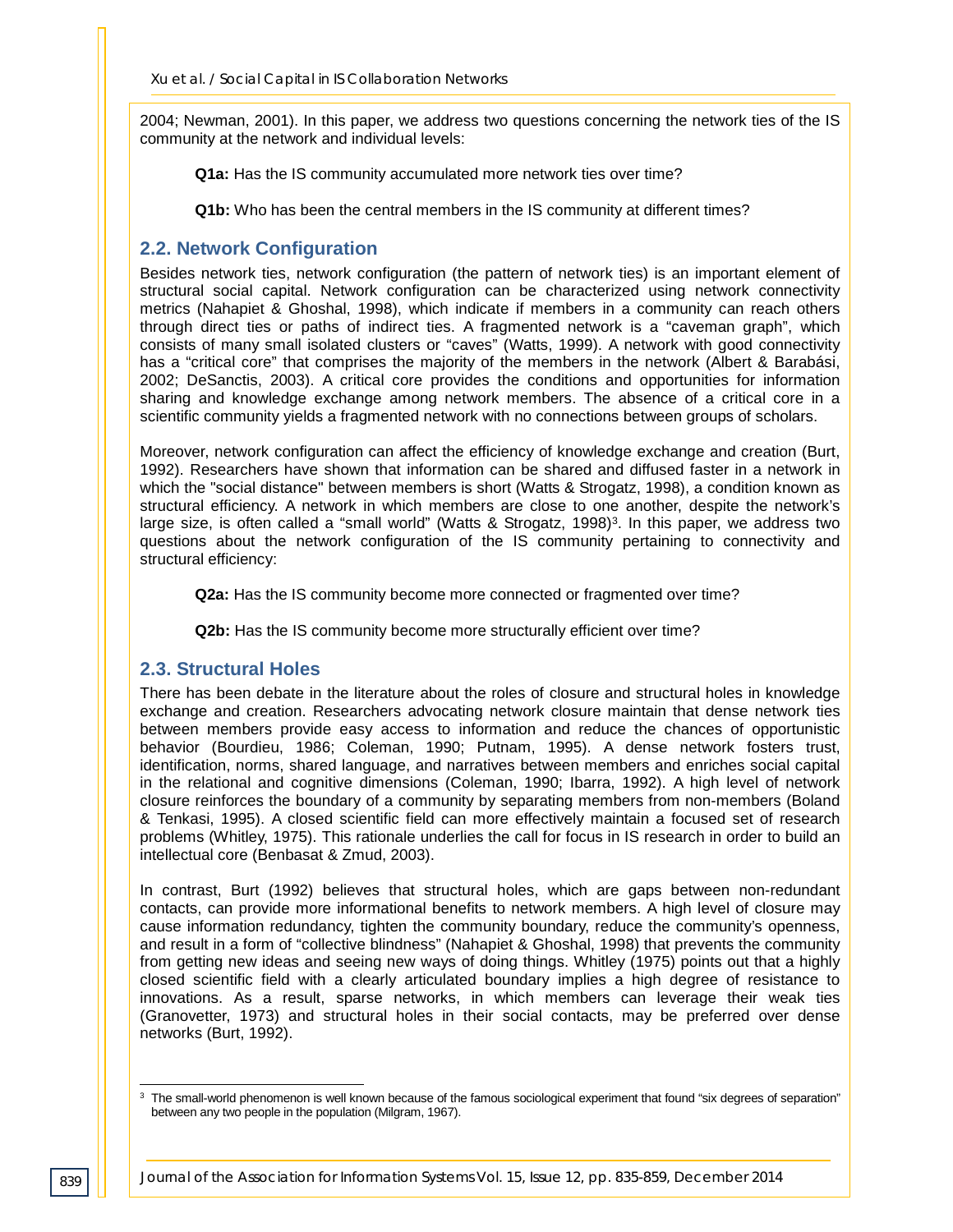Empirical research has yielded evidence in support of the structural hole proposition. For example, Burt (1997) found that managers benefitted substantially from their non-redundant social contacts in their ego networks. Similarly, other researchers have shown that academic scholars' research performance is positively associated with their structural hole resources (Oh et al., 2006). This line of argument underlies the call for diversity in IS research because accommodating a diversity of research topics and approaches is believed to strengthen rather than weaken the IS field (Galliers, 2003; Ives et al., 2004; Lyytinen & King, 2004; Robey, 2003). Because the debate in the literature on structural holes has useful implications for the focus versus diversity debate in the IS community, we examine the IS community in terms of an increase or a decrease in structural holes:

**Q3:** Has the IS community accumulated more structural holes over time?

#### **2.4. Network Growth**

A community is never static but evolves over time. In a scientific field, new research themes emerge and new means of data collection and processing become available over time. Members of the community may become more or less active over time for various reasons. In a healthy community, there must be a self-renewal process whereby new members (e.g., doctoral students) can regularly become a part of the community. These new members form new collaborative relationships with other members, which add to the network ties and change the network configuration (Barabási & Albert, 1999). Moreover, other kinds of new members (e.g., researchers from other fields with different backgrounds and expertise) may introduce fresh ideas and innovative ways of doing things through increased structural holes. Therefore, the assimilation of new members affects the health and sustainability of a community in the long term. In this study, we examine the network growth in the IS community:

**Q4:** Has the IS community been able to assimilate new members over time?

#### **2.5. Structural Cohesion**

In a scientific field, there often exist sub-communities of members or "invisible colleges" (Crane, 1972). Members in a sub-community may share similar research interests and strive to address a common area of scientific concern (Whitley, 1975). In the IS field, research area based subcommunities are particularly important because they serve to maintain our intellectual core, and, at the same time, accommodate diversity in topics, methodologies, and contexts in response to a fastchanging technological environment (Sidorova et al., 2008; Taylor et al., 2010).

In the social capital literature, sub-communities are defined as cohesive groups (Moody & White, 2003). A structurally cohesive group has dense internal links and sparse external links (Wasserman & Faust, 1994). The densely internal links facilitate efficient knowledge exchange among members in the group (Coleman, 1990). The sparse external connections allow diverse knowledge to be shared across different groups (Burt, 1992). The structural cohesion of a group is influenced by its closure. Holding external links constant, the denser the internal links (i.e., the more closed the group is), the stronger the structural cohesion. Therefore, as sub-communities of the IS field become more structurally cohesive, they are more able to maintain their research focuses. In this study, we examine the structural cohesion of sub-communities in the IS community:

**Q5:** Have sub-communities in the IS community remained structurally cohesive over time?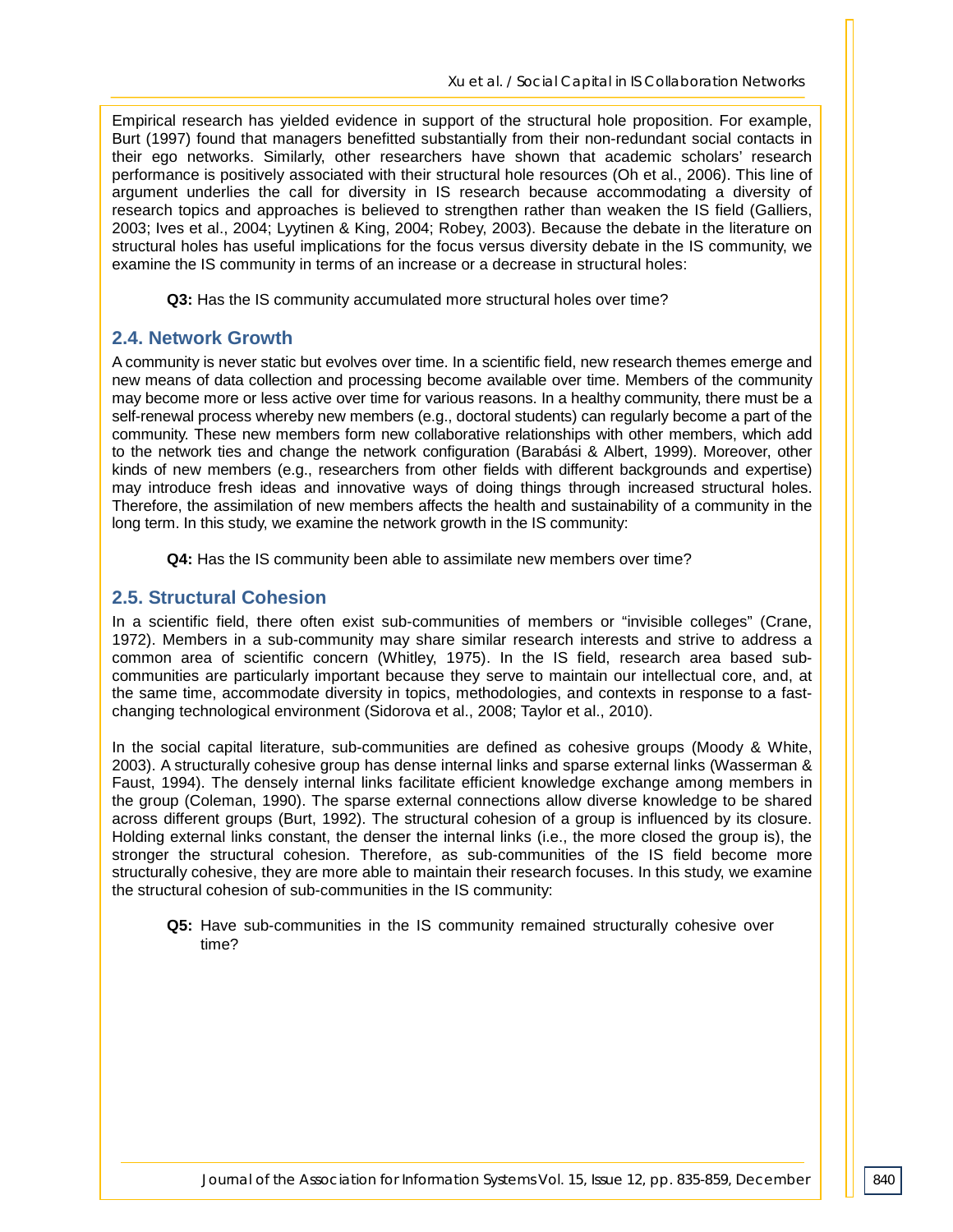# **3. Data and Method**

#### **3.1. Sample**

The dataset we use in this study includes all research papers published in six top-tier IS journals from their inception years (in parentheses) to 2012: *MIS Quarterly* (1980)4, *Journal of MIS* (1984), *Information Systems Research* (1990), *European Journal of Information Systems* (1991), *Information Systems Journal* (1991), and *Journal of the AIS* (2000). We included *MIS Quarterly* (*MISQ*), *Information Systems Research* (*ISR*), and *Journal of MIS* (*JMIS*) because these journals have been consistently regarded as top-tier journals in various journal ranking exercises and citation studies (Grover et al. 2006; Sidorova et al. 2008). We included the *European Journal of Information Systems* (*EJIS*), *Information Systems Journal* (*ISJ*), and the *Journal of the AIS* (*JAIS*) because they are listed in the "Senior Scholars' Basket of Journals" as highly rated IS journals (Dean, Lowry, & Humpherys, 2011). We excluded journals that have departments covering multiple fields (e.g., *Management Science, IEEE Transactions on Engineering Management, and Communications of the ACM*) from this study because the authorship in these journals has a significant proportion of scholars from other fields.

We collected the metadata of all papers published in these six journals from the Business Source Premier Database (http://www.ebscohost.com/titleLists/bu-complete.htm). We employed a computer program written in Visual Basic to parse the metadata and extract relevant information (e.g., title, abstract, keywords, authors, and author affiliations) of each paper into an Excel file. We removed nonresearch paper (e.g., editorials and book reviews). We then manually verified the completeness of the dataset by checking it against electronic or printed versions of these journals. We added some missing information to the dataset (e.g., missing keywords, missing authors, and missing author affiliations).

We pre-processed the dataset by assigning unique identifiers to papers, authors, and institutions using another program developed in Visual Basic. In conjunction with this pre-processing, we undertook a manual effort to identify and correct errors and inconsistencies in the dataset. For example, some author names had typos or appeared in different forms (e.g., "Whinston, Andrew B." versus "Whinston, A.B."). The outcome of this process yielded a total of 3,821 papers written by 4,174 unique authors from 1,071 institutions.

#### **3.2. Network Construction and Sub-community Identification**

We derived co-authorship links from the extracted paper information. We created a link between two scholars if they co-authored at least one paper in a time window (we used two time windows: a year and a decade). We weighted the link between a pair of scholars was based on the number of papers they co-authored in the time window. We then constructed two types of collaboration networks by using the year windows and decade windows, respectively. We constructed the cumulative yearly networks by adding new authors and new links from each year to the previous years' network, which resulted in a total of 33 networks. The 33rd network corresponded to the entire network including all authors and co-authorship links from 1980 to 2012. We name this particular network the "overall network" hereafter. We generated three non-cumulative, decennial networks by dividing the period from 1980 to 2009 into three separate time windows: the 1980s, 1990s, and 2000s. We did not construct the decennial network for the 2010s because only three years worth of data from 2010 to 2012 were available for this time period. Although the IS scholars in our dataset include only those who have published in the six top-tier journals, this section of the IS community are active researchers who have contributed significantly to knowledge creation and innovation.

Following past categorization efforts (Sidorova et al., 2008; Taylor et al., 2010), we identified subcommunities in the IS community based on research areas. We employed a text-classification approach<sup>5</sup> and categorized the paper abstracts into five sub-communities (IS development, IS for

<sup>4</sup> We removed the papers published in *MIS Quarterly* from 1977 to 1979 from the dataset because the collaboration network then was very disconnected with only 48 authors and 44 links, which renders the results for many metrics difficult to interpret. -

<sup>&</sup>lt;sup>5</sup> Our text-classification approach was based on latent semantic analysis. First, we extracted each paper's abstract and tokenized it into words. We removed each word's suffix using Porter's stemming algorithm (Porter, 1980) and matched it against the terms that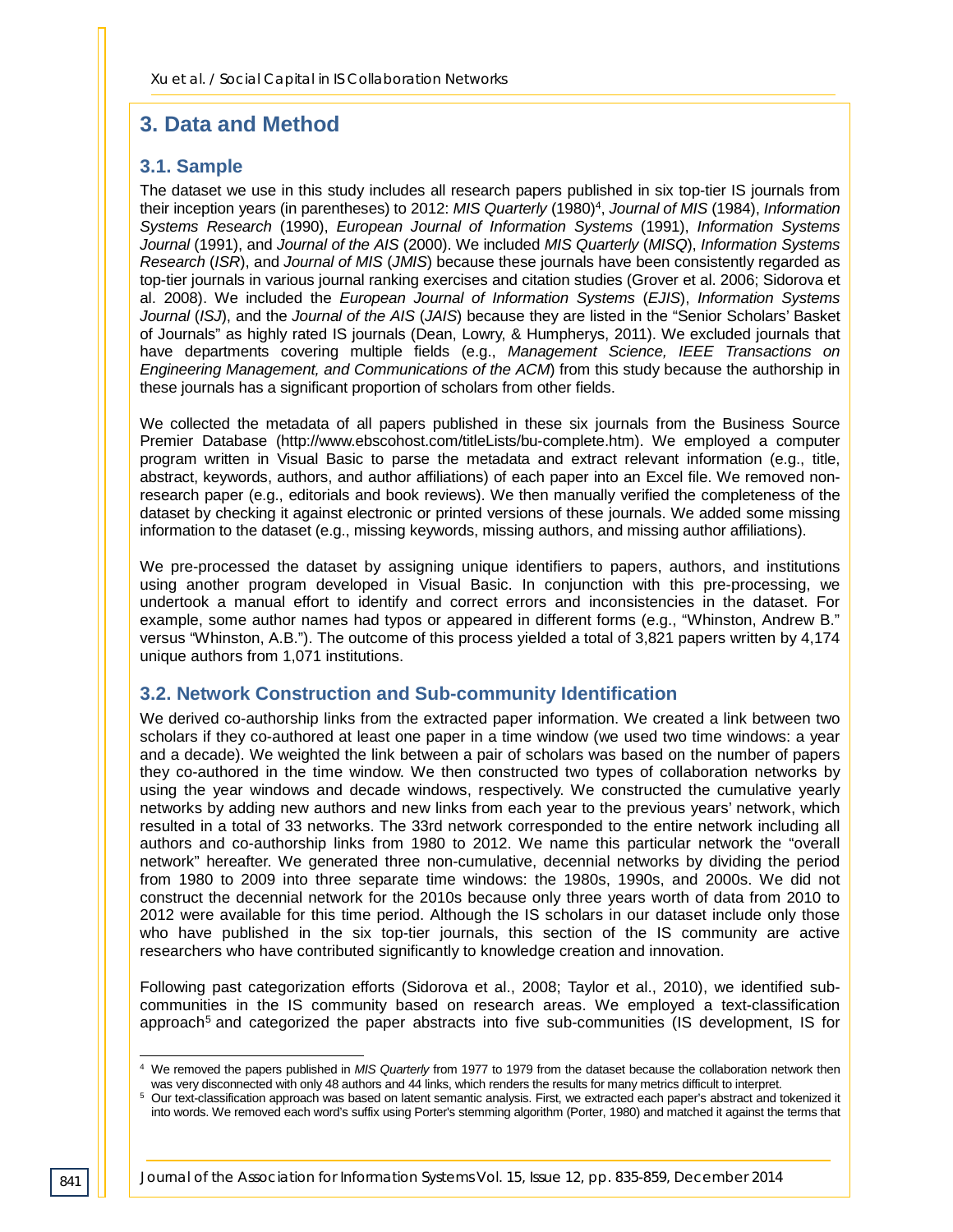individuals, IS for groups, IS for organizations, and IS for markets), each of which covers one of the key research areas identified in previous work (Sidorova et al., 2008; Taylor et al., 2010).

A total of 23.8 percent of IS scholars published papers in more than one research area. To facilitate interpretation of results, we placed an IS scholar in a sub-community only if the majority of their papers were in that particular area  $6$ . The resulting sub-community sizes were 1,185 for IS development, 464 for IS for individuals, 234 for IS for groups, 1,951 for IS for organizations, and 340 for IS for markets.

#### **4. Results and Discussion**

In this section, we present the results for our research questions. In addition to tracking temporal changes in pertinent measures, we identify baseline benchmarks from the literature for these measures and discuss possible causes for these results.

#### **4.1.Collaboration Trends**

j

We first plotted the collaboration rate and collaboration extent to capture the trends in IS research collaboration in the past 33 years. Collaboration rate is the percentage of co-authored papers out of all papers (Gill & Bhattacherjee, 2009). Collaboration extent is the average number of authors per paper (Laband & Tollison, 2000).

The percentage of co-authored papers has increased from 42.1 percent in 1980 to 94.3 percent in 2012 (see Figure 1a). The average collaboration rate for all years is 81.4 percent. The collaboration extent has increased from 1.5 in 1980 to 2.9 in 2012 (see Figure 1b). The mean collaboration extent for all years is 2.38. In short, there has been an increasing trend for collaborative work.



Table 1 shows a list of metrics regarding collaboration networks in business fields. Compared with the se communities, the IS community has the highest collaboration rate and collaboration extent. This gr owing tendency toward collaboration has also been observed in other scientific fields: mathematics a nd physics (Newman, 2004), social sciences (Moody, 2004), economics (Hudson, 1996; Laband & Tol lison, 2000), and accounting and finance (Beattie & Goodacre, 2004; Fatt, Ujum, & Ratnavelu, 2010).

had a loading above the threshold in the factor analysis results reported in Sidorova et al. (2008). We removed terms without a match. We then multiplied the term frequency and the inverse document frequency of the remaining terms to obtain a vector comprising a set of weights (Salton & Buckley, 1988). Finally, we computed the five factor scores for each paper (corresponding to the five sub-communities) as the inner product of this vector and the factor loadings. We placed each paper under the subcommunity that corresponded to its highest factor score.

<sup>&</sup>lt;sup>6</sup> We classified only 112 IS scholars (2.7 percent of all authors) into a sub-community based on less than 50% of their papers. Many of these scholars are among the most prolific authors in the IS field (see the results for Q1b).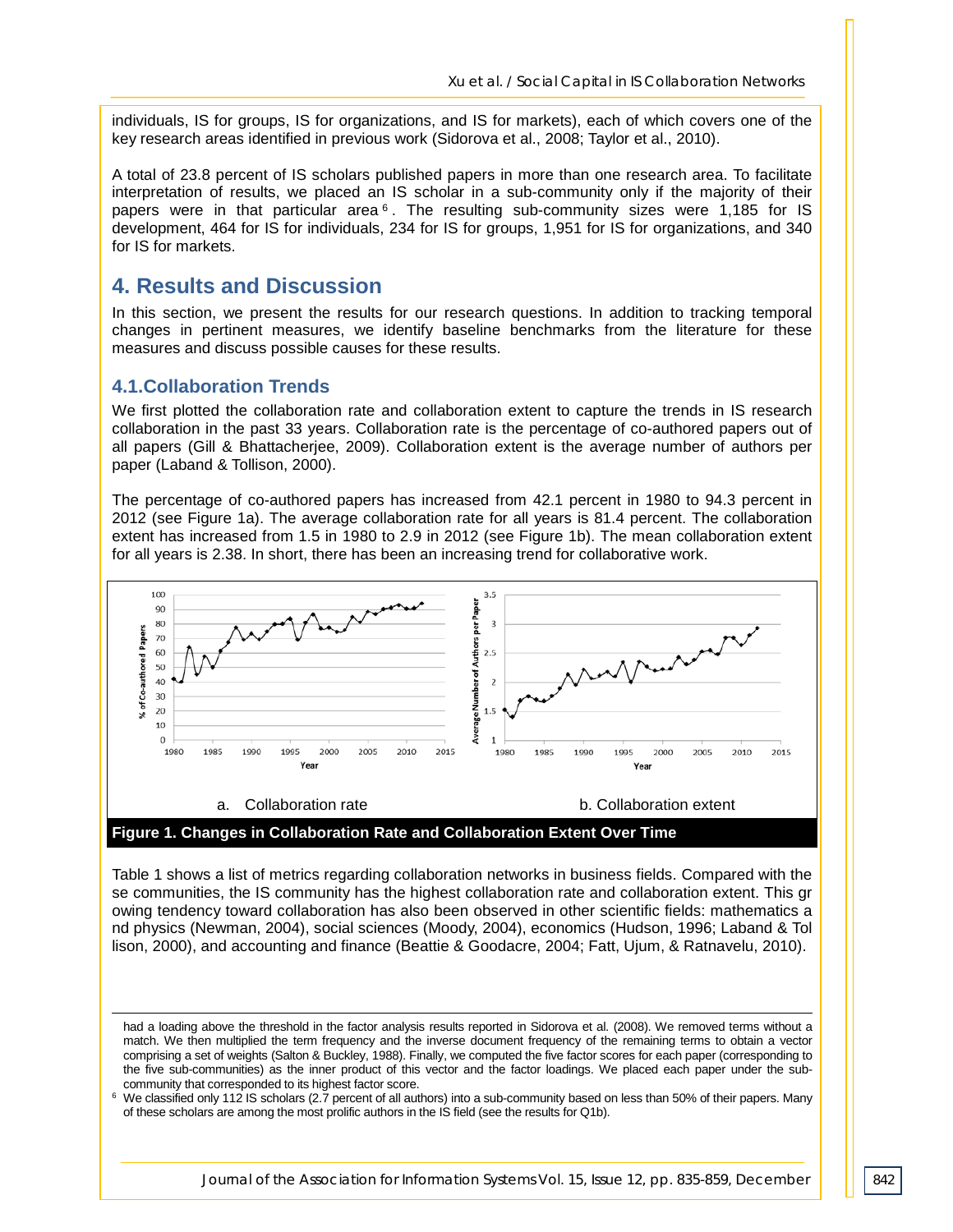*Xu et al. / Social Capital in IS Collaboration Networks*

| Table 1. Comparison Between IS Feld and Other Business Fields <sup>7</sup> |                                       |                                                                    |                                |                        |  |  |  |
|----------------------------------------------------------------------------|---------------------------------------|--------------------------------------------------------------------|--------------------------------|------------------------|--|--|--|
|                                                                            | Management<br>(Acedo et al.,<br>2006) | Marketing<br>(Goldenberg,<br>Libai, Muller, &<br>Stremersch, 2010) | Finance<br>(Fatt et al., 2010) | Information<br>systems |  |  |  |
| Time period                                                                | 1980-2002                             | 1964-2008                                                          | 1980-2009                      | 1980-2012              |  |  |  |
| Data source                                                                | 10 top journals                       | 35 journals                                                        | Journal of Finance             | 6 top journals         |  |  |  |
| Number of authors                                                          | 10,176                                | 32,381                                                             | 3,082                          | 4,174                  |  |  |  |
| Collaboration rate                                                         | N/A                                   | N/A                                                                | 58%                            | 81%                    |  |  |  |
| Collaboration extent                                                       | 1.88                                  | N/A                                                                | 1.79                           | 2.38                   |  |  |  |
| Average degree centrality                                                  | 2.86                                  | 4.3                                                                | 3                              | 4.26                   |  |  |  |
| Largest connected<br>component                                             | 45%                                   | 69%                                                                | 54%                            | 65%                    |  |  |  |
| Average network distance <sup>8</sup>                                      | N/A                                   | 7.5(6.9)                                                           | $8.2$ (N/A)                    | 6.0(5.6)               |  |  |  |
| Density (Closure)                                                          | 0.02%                                 | 0.01%                                                              | 0.09%                          | 0.02%                  |  |  |  |

These upward collaboration trends may have been driven by factors such as increased specialization and division of labor among scholars in scientific fields, higher requirements for publication quantity and quality, and a growing number of publication outlets (Acedo et al., 2006; Hudson, 1996). Advances in communication technologies may also have made it much easier for scholars to collaborate across institutional and geographical boundaries. Some factors unique to the IS field may have contributed to our increasing collaboration trends. One such factor is the diversity in research topics and methods. IS research is rooted in a variety of contributing fields (Baskerville & Myers, 2002; Keen, 1980; Swanson & Ramiller, 1993; Vessey et al., 2002). Scholars with different backgrounds can examine a problem together fruitfully by bringing to bear their unique expertise. Similarly, scholars with different methodological training can come together to conduct a multi-method study of a phenomenon and thereby yield richer findings (Vessey et al., 2002). Moreover, the rapid growth of IS doctoral programs from the 1990s may have also contributed to this trend through increased collaboration between advisors and their current and former students.

#### **4.2. Network Ties**

**Q1a:** Has the IS community accumulated more network ties over time?

We used the average degree centrality to capture the changes in the quantity of network ties over time. We define degree centrality as the number of network ties a member has (Freeman, 1979). In this study, an IS scholar's degree centrality is the number of other IS scholars with whom the scholar has co-authored papers. The average degree centrality for the network is computed from the mean of individual degree centrality.

As Figure 2 shows, the average degree centrality in the IS community has increased gradually from 2.00 in 1980 to 4.26 in 2012. Two noticeable sharp increases occurred in 1984 and 1990, which correspond to the inception of *JMIS* and *ISR*, respectively. The emergence of these journals provided more opportunities for scholars to publish their collaborative work. Overall, IS scholars have

 $^7$  This comparison provides the context in which we present our results. The metrics are based only on available literature and the networks vary greatly on their sizes, data sources, and time periods. We do not use these findings to make assertions about the identity of any field. j

<sup>&</sup>lt;sup>8</sup> Numbers in the parentheses are the expected values of the average distances (see the explanation in the results for Q2b for details).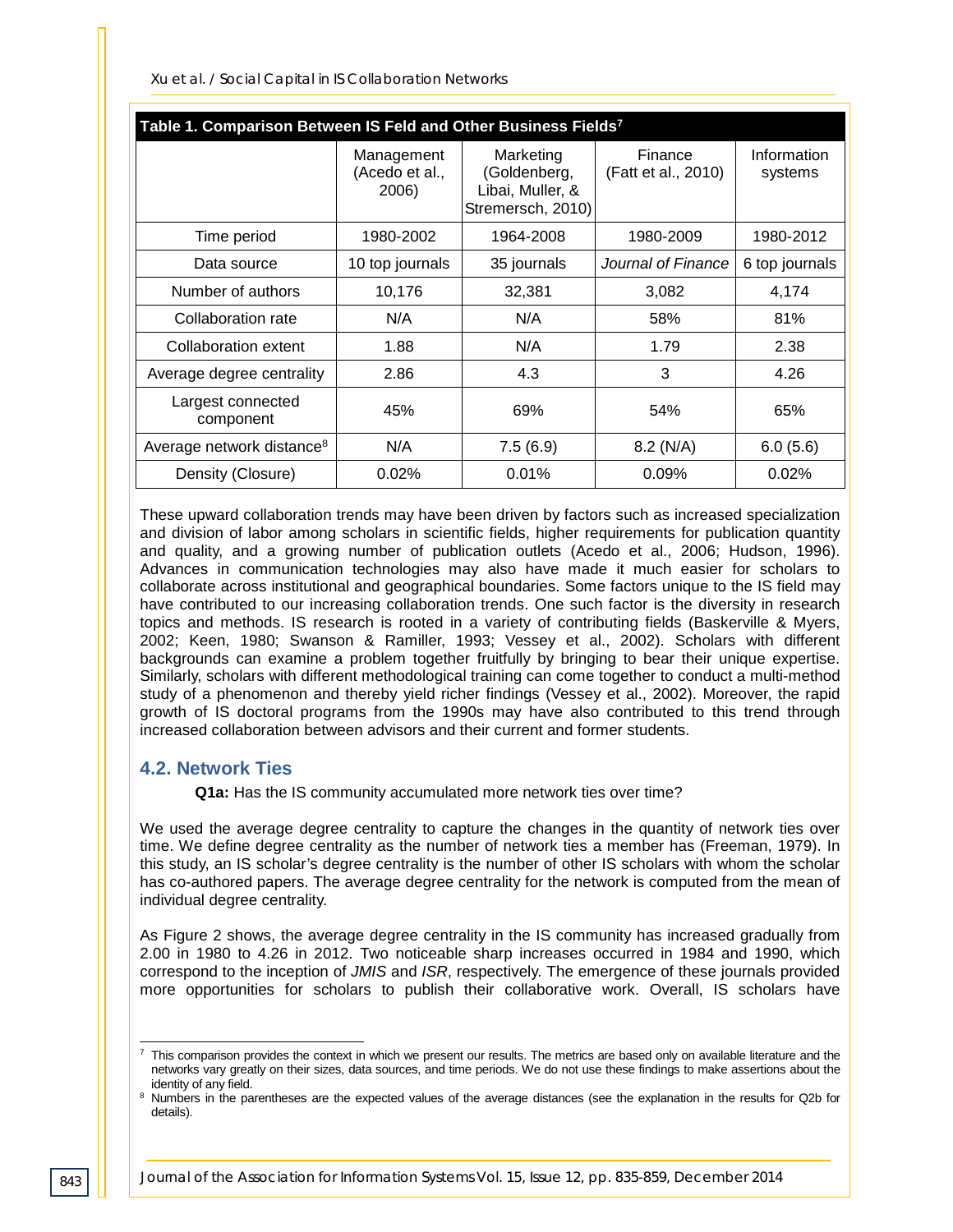accumulated more network ties over time9. Compared with other business fields (see Table 1), the IS community has a relatively high average degree centrality (comparable to marketing but ahead of management and finance).



**Q1b:** Who have been the central members in the IS community at different times?

Table 2 lists the (top 10) central members in the IS community in the 1980s, the 1990s, and the 2000s based on their degree centrality. Some members (e.g., Jay Nunamaker and Izak Benbasat) have remained central over time. But, in each decade, new central members have emerged. These new central members have brought into the IS community pertinent expertise that corresponds to emerging research themes. For example, in the 1990s, Alan Dennis and Joe Valacich contributed significantly to the stream of research on group support systems. In the 2000s, Robert Kauffman and Andrew Whinston were main movers in research on economics of IS.

| Table 2. IS Scholars Ranked by Degree Centrality (in Decennial Networks) |                             |                             |  |  |  |
|--------------------------------------------------------------------------|-----------------------------|-----------------------------|--|--|--|
| 1980s                                                                    | 1990s                       | 2000s                       |  |  |  |
| 1. Benn R Konsynski (16)                                                 | 1. Jay F Nunamaker Jr (31)  | 1. Mark Keil (31)           |  |  |  |
| 2. Jay F Nunamaker Jr (15)                                               | 2. Alan R Dennis (22)       | 2. Vallabh Sambamurthy (29) |  |  |  |
| 3. John F Rockart (9)                                                    | 3. Douglas Vogel (20)       | 2. Laurie J Kirsch (29)     |  |  |  |
| 3. Hugh J Watson (9)                                                     | 4. Joseph S Valacich (19)   | 4. Andrew B Whinston (28)   |  |  |  |
| 5. Matthias Jarke (7)                                                    | 5. Gordon B Davis (17)      | 5. Kalle Lyytinen (27)      |  |  |  |
| 5. Daniel Robey (7)                                                      | 6. Tridas Mukhopadhyay (15) | 6. Jay F Nunamaker Jr (26)  |  |  |  |
| 5. Izak Benbasat (7)                                                     | 6. Varun Grover (15)        | 6. Varun Grover (26)        |  |  |  |
| 8. Minder Chen (6)                                                       | 8. George M Kasper (14)     | 6. Izak Benbasat (26)       |  |  |  |
| 8. Gerardine L DeSanctis (6)                                             | 9. Izak Benbasat (14)       | 6. Robert J Kauffman (26)   |  |  |  |
| 8. Gary W Dickson (6)                                                    | 9. J. Daniel Couger (14)    | 10. Ilze Zigurs $(25)$      |  |  |  |
|                                                                          | 9. Richard T. Watson (14)   |                             |  |  |  |

In addition to degree centrality, one can use betweenness centrality (Freeman, 1979) to identify central members in the collaboration network. Betweenness centrality is the extent to which a

<sup>9</sup> Most (86.5%) of these ties were "weak ties" (Granovetter, 1973) in the sense that they occurred only once. Around 11.9% of the ties occurred twice or thrice. The rest (1.6%) were stronger, occurring four or more times. -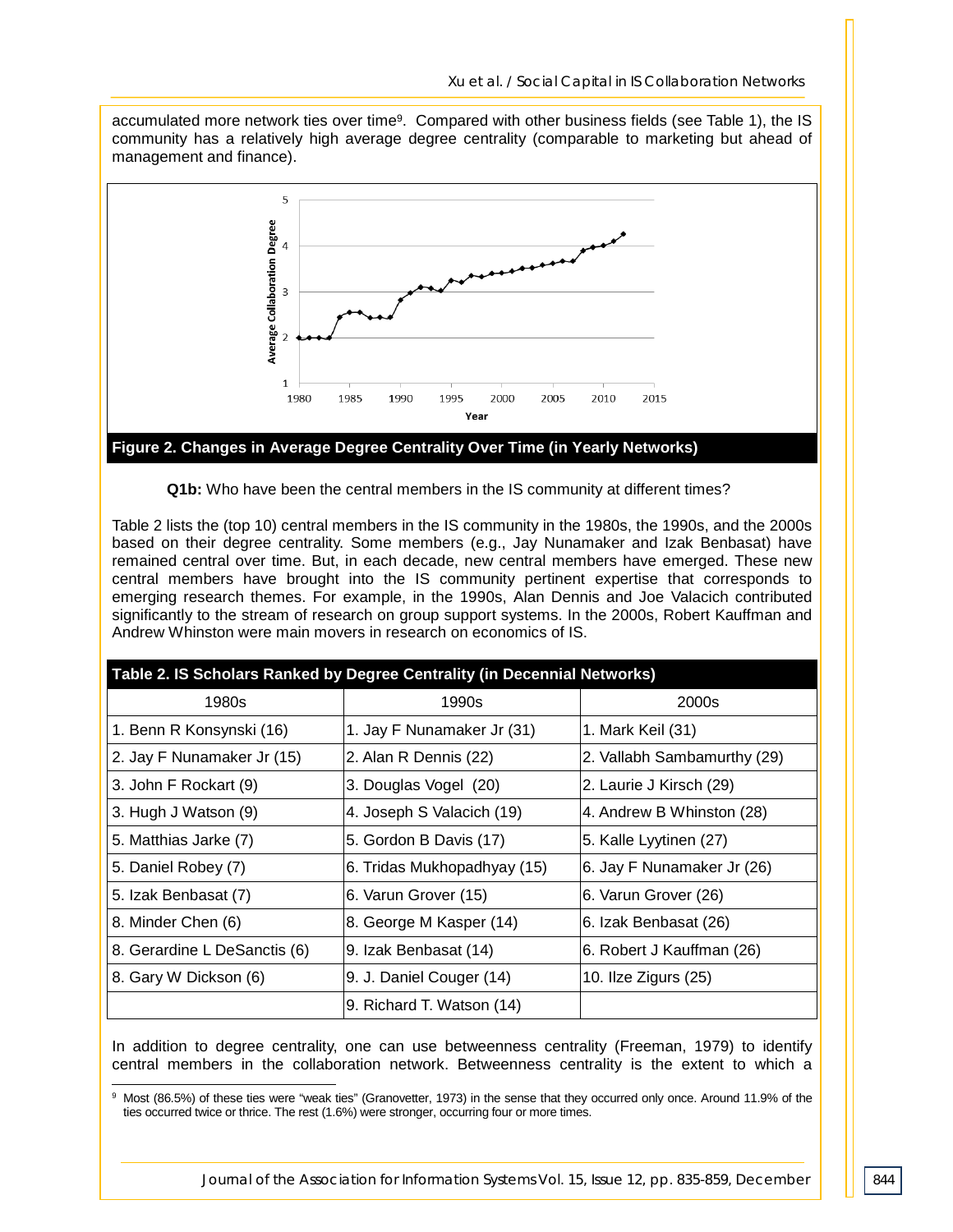member lies between other members in a network. IS scholars with high betweenness scores may be the "brokers" between different sub-communities of the IS community, serving as important communication links through which knowledge is exchanged. Due to space constraints, we report only the top five IS scholars with the highest betweenness centrality scores in the overall network: Izak Benbasat, Alan Dennis, Jay Nunamaker, Vallabh Sambamurthy, and Andrew Whinston. They are ranked high in both degree centrality and betweenness centrality, indicating their important structural roles in the community. Izak Benbasat, for example, has been collaborating with and bridging scholars from all five sub-communities. Alan Dennis, for example, has been conducting research not only with scholars in his primary sub-community (IS for groups), but also with scholars from other sub-communities (IS for organizations and IS development).

Our findings for Q1a and Q1b suggest that the IS community has made progress in building network ties over the past 33 years. These network ties have resulted from collaboration, which, in turn, leads to knowledge creation and innovation (Nahapiet & Ghoshal, 1998). The Pearson correlation between the degree centrality and productivity (measured by the number of papers published) of IS scholars is 84.3 percent, which shows the relationship between collaboration and knowledge creation.

However, network ties are not evenly distributed among IS scholars. We found that the network's degree distribution, which is the probability distribution of network ties over the whole network (Albert & Barabási, 2002), follows the power-law ( $R^2 = 0.91$ ). That is, while most IS scholars have few network ties, a small percentage of IS scholars have many network ties. For example, the scholars listed in the 2000s column in Table 2 have, on average, 27.3 co-authors, which is significantly more than the overall average of 3.3. The high degree centrality of some members (e.g., Jay Nunamaker and Andrew Whinston) could be due to their leadership roles of big research centers that have attracted a large number of doctoral students who co-authored papers with them, demonstrating the "preferential attachment" effect (Barabási & Albert, 1999). These central members have played a critical structural role in connecting members in the IS community. However, a healthy scientific field should not depend on a few central members to define the research agenda, which may result in restricted academic freedom and diversity (Robey, 1996).

#### **4.3. Network Configuration**

**Q2a:** Has the IS community become more connected or fragmented over time?

We measured the connectivity of the network by the percentage of total members that were in the largest connected component. In this connected component, each member can reach any other member through direct links or paths of multiple links. Graph theory specifies that a network is well connected if the largest connected component contains the majority (i.e., more than 50%) of members in the network (Bollobás, 1998).

Figure 3 shows that the proportion of members in the largest connected component made up only 6.4 percent of all members (6 out of 94 members) in 1980 but this number increased to 65.1 percent (2,718 out of 4,174 members) in 2012. The remaining unconnected members were either isolated authors who only published single-authored papers or formed very small clusters (with few other members). The average size of the 409 clusters outside the largest connected component in the 2012 network was only 3.

The largest connected component reached the 50 percent threshold in 2003 and continued to grow thereafter. An evident rise occurred in the early 1990s, around the time when three journals (*ISR, EJIS,* and *ISJ)* were launched, bringing many new collaboration links into the sample. Compared with other business fields, the IS community is slightly lower in connectivity than marketing but higher in connectivity than management and finance (see Table 1).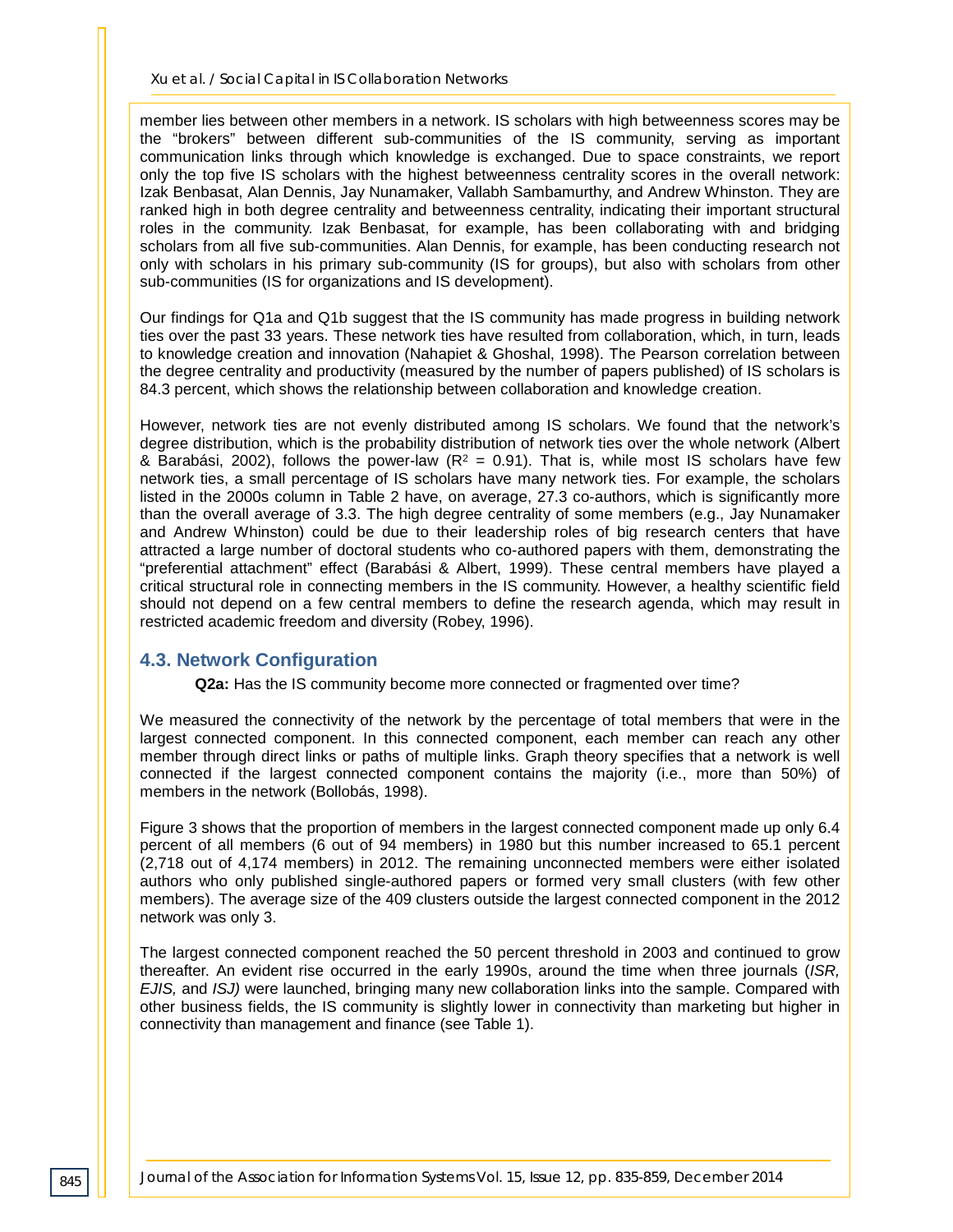100 Largest Connected Component of Members in the 90 80 70 60 50 40 Proportion 30 20 10  $\Omega$ 2000 2005 2010 2015 1980 1985 1990 1995 Year **Figure 3. Changes in the Proportion of Members in the Largest Connected Component Over** 

*Xu et al. / Social Capital in IS Collaboration Networks*

**Time (in Cumulative Yearly Networks)**

To examine the structure of this "critical core" in the IS community, we constructed a minimum spanning tree for the largest connected component in the overall network. Minimum spanning trees have been used in prior studies to portray the structure of scientific fields (Chen & Morris, 2003; Newman, 2004). The minimum spanning tree connects all members in the critical core using the minimum set of the strongest links. We generated a visual representation of the minimum spanning tree using the NetDraw software (Analytic Technologies, 2009) in Figure 410. On this tree, a node represents an IS scholar and the size of the node is proportional to the number of paper the IS scholar has published.



**Figure 4. Visual Representation of the Largest Connected Component in the Overall Network**

j

<sup>&</sup>lt;sup>10</sup> Because the minimum spanning tree contains only the minimum set of links, the absence of a link between two IS scholars does not necessarily mean that they have not co-authored any papers. We displayed the minimum spanning tree rather than all the 5,790 links because the latter would make the visual representation extremely dense and incomprehensible.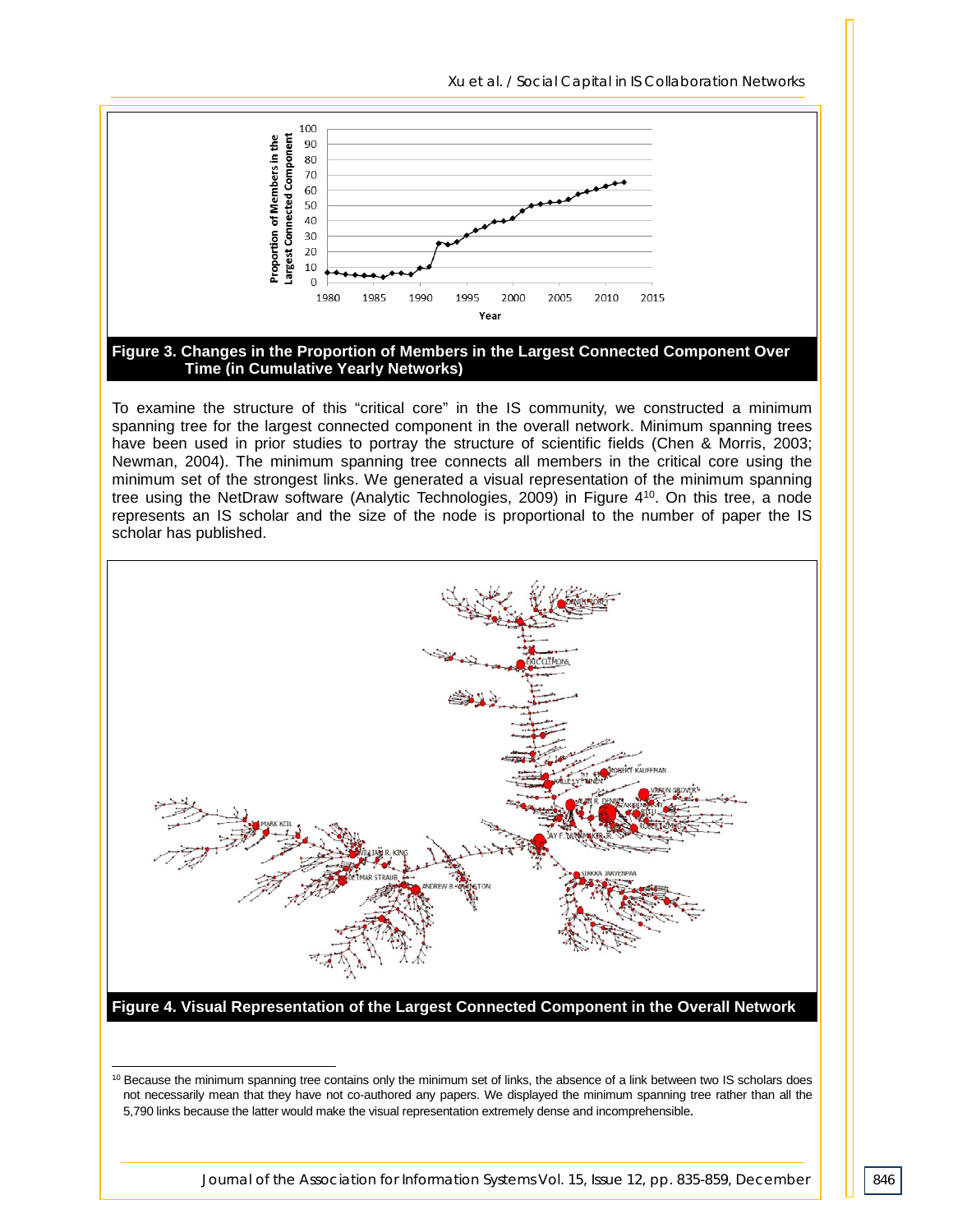#### **Q2b**: Has the IS community become more structurally efficient over time?

We used average network distance to measure the network's structural efficiency. The distance between a pair of members is the length of the shortest path between them (Albert & Barabási, 2002). The average distance of the network is computed by averaging the shortest paths between all pairs of members. The shorter the average distance, the closer the IS scholars, and the easier it is for them to reach others<sup>11</sup>. Because network distance is meaningful only for connected graphs (Bollobás, 1985), we calculated this metric for the largest connected components in the yearly networks (see Figure 5).

The average network distance increased from 1.0 in 1980 to 9.37 in 1993, then dropped to 6.02 in 2012. The drastic rise in average network distance in the early 1990s was due to the large number of IS scholars joining the network. These new members greatly increased the size of the largest connected component but formed connections mainly with themselves rather than with existing members, thereby increasing average network distance and reducing structural efficiency. For example, the size of the largest connected component almost tripled from 76 to 220 members in 1992. Yet, only 18 out of the 123 new links (14.6%) were between new members and existing members. Consequently, the largest connected component became less of a "small world".

Because the average network distance is influenced by the network size, the threshold for structural efficiency can be obtained by calculating the "expected" average network distance using a random network<sup>12</sup> as the baseline (Watts & Strogatz, 1998). A network is structurally efficient if its average network distance is less than or equal to this expected value. The dashed line in Figure 5 plots the expected average distances in the random networks from 1980 to 2009. Each random network has the same size and average degree as in the largest connected component of the corresponding yearly network. We can see that, since 1992, the average distances have been gradually returning to their expected values. However, as the current average distance is still slightly greater than its expected value, we cannot deem the network of IS scholars to be structurally efficient. Table 1 shows the average network distances for other business fields. The numbers in the parentheses are the expected network distances. It appears that the networks for other business fields may not be structurally efficient either.



Note: The dashed line represents the expected average distances in the random networks.

**Figure 5. Changes in Average Network Distance Over Time (in Yearly Networks).** 

j

<sup>11</sup> IS scholars do not rely solely on co-authorship links to share knowledge. Communication technologies facilitate interactions and knowledge exchange among IS scholars. Knowledge exchange also occurs when IS scholars read published work. However, because it is impossible for IS scholars to be connected with all others in the IS community, average network distance provides a measure of the difficulty for exchanging knowledge (including unpublished knowledge) when direct connections do not exist.

<sup>&</sup>lt;sup>12</sup> A random network is a graph in which the probability of a node connecting with any other node is a fixed constant (Bollobás, 1998). The average distance of a random network can be calculated by ln(n)/ln(k), where n is the network size, and k is the average degree centrality (Watts & Strogatz, 1998).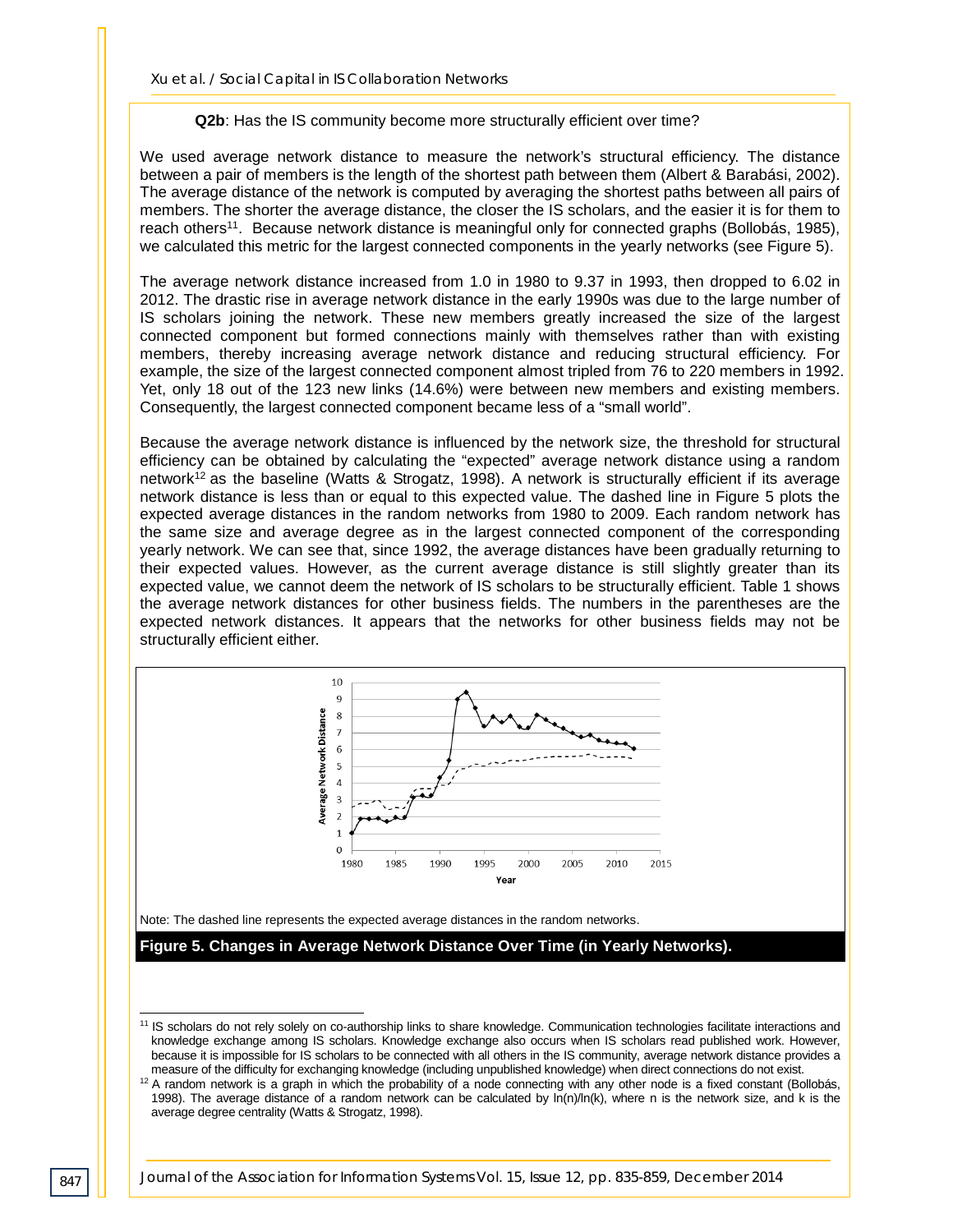Our results for Q2a and Q2b show that, over time, the proportion of IS scholars in the largest connected component has increased. This trend is essential for keeping the IS community from disintegration (DeSanctis, 2003; Wenger, 1998). Because the largest connected component now includes more than 65 percent of all members in the network, the network is no longer fragmented. Although collaboration relationships are by no means equivalent to mutual dependence between IS scholars, we can at least say that the increasing amount of collaborative relationships reflects the tendency of IS scholars to recognize and appreciate each other's specialties, expertise, and capabilities. This finding is consistent with recent evidence about the higher level of mutual dependency in IS research based on an author co-citation analysis (Taylor et al., 2010).

The structural efficiency of the network has been increasing since 1992. Therefore, in the last decade, the IS community is gradually developing into a "small world", which facilitates knowledge exchange between members. Although the IS community cannot be deemed structural efficient based on the expected average network distance, the IS community is clearly making progress over time (see Figure 5) so this should not be a major concern. Indeed, even highly established fields such as finance and physics (Banville & Laudry, 1989; Whitley, 1984) are not structurally efficient based on their respective expected average network distances (Acedo et al., 2006; Newman, 2004).

#### **4.4. Structural Holes**

**Q3:** Has the IS community accumulated more structural holes over time?

At the individual level, the structural hole score for a member is a function of network size, density, and hierarchy (Burt, 1992)<sup>13</sup>. Simply put, the structural hole score is a measure of non-redundancy among a member's ego network of social links, reflecting the potential for the member to access diverse knowledge. Network density, which is often used to measure network closure, is the percentage of actual number of links out of the number of all possible links in a network (Wasserman & Faust, 1994). A network density of 100 percent refers to a situation in which each member is connected with all other members. At the individual level, the less dense an individual's network, the more likely it is that their links possess different knowledge from each other. Consequently, their structural hole score is higher. At the network level, the average structural hole score reflects potential collaboration opportunities in the network.

Figure 6 shows that the average structural hole score of IS scholars increased from 0.04 in 1980 to 0.29 in 2012, and that the network density dropped from 2.96 percent in 1980 to 0.02 percent in 2012. These results suggest that, although the network has grown and IS scholars have become less densely connected, they now have more opportunities to make new connections and thus access diverse knowledge than before.

There is no widely accepted criterion for the "best" structural hole score. Table 1 shows that studies involving other business fields do not report this metric. However, given that the latest structural hole score is only 0.3 (way below the maximum of 1.0), it seems that many opportunities to make new connections still exist. Among other business fields, finance is the most closed community (with the highest density), followed by management, IS, and finally marketing (see Table 1).

<sup>&</sup>lt;sup>13</sup> Burt (1992) provides the formula for calculating the structural hole score. Because of the space constraint, we did not include that formula in this paper. -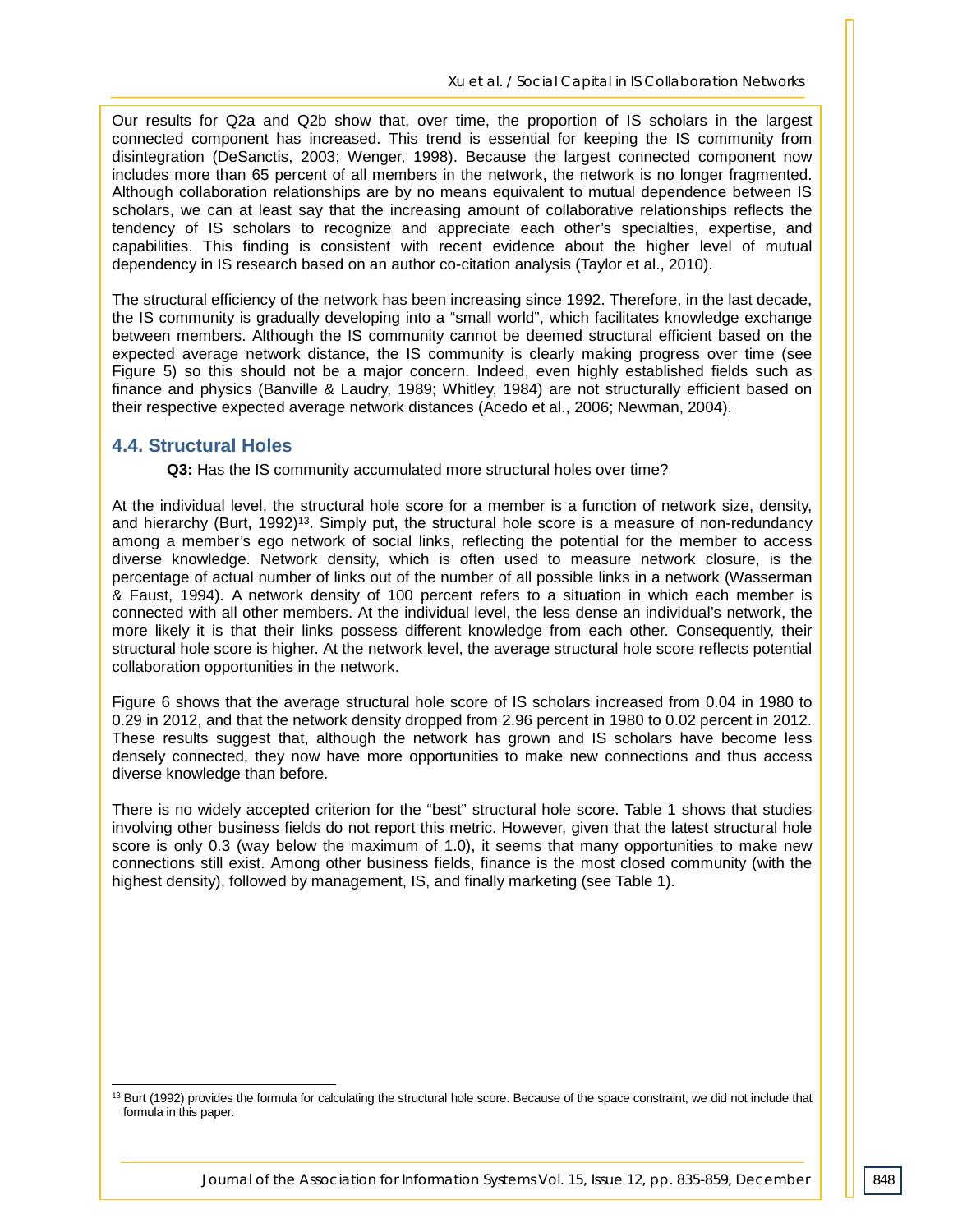*Xu et al. / Social Capital in IS Collaboration Networks*



#### **4.5. Network Growth**

**Q4:** Has the IS community been able to assimilate new members over time?

The assimilation rate is the percentage of new members who joined the network each year. As Figure 7a shows, the assimilation rate was high in the early 1980s because the IS field then was small and growing. New members trained in a variety of related fields joined the IS community during that time (Hirschheim & Klein, 2012). Since 1995, the assimilation rate has been between 40 and 60 percent. Note that the decrease in the assimilation rate only means that the network was growing at a lower speed. In absolute terms, as Figure 7b shows, the total number of new members per year increased from 23 in 1980 to 252 in 2012. Those instances of salient increases may be accounted for by the emergence of new journals or existing journals publishing more paper. With more publication opportunities, more new IS scholars joined the network. For example, the steep rise in 1991 was caused by the inception of two journals (*EJIS* and *ISJ*), which, together, added 64 new IS scholars to the network. The number reached its peak in 2006 when *EJIS* published 22 more paper in that year (from 29 papers in 2005 to 51 paper in 2006), adding 86 new IS scholars to the network. Overall, the total number of IS scholars in the network rose from 94 in 1980 to 4,174 in 2012, an increase of more than 44 fold.



The assimilation of new IS scholars into the network was typically accompanied by the emergence of new research topics. This growth in research topics over time has been reported in prior research (Sidorova et al., 2008; Taylor et al., 2010). We found a similar growth pattern. In the 1980s, the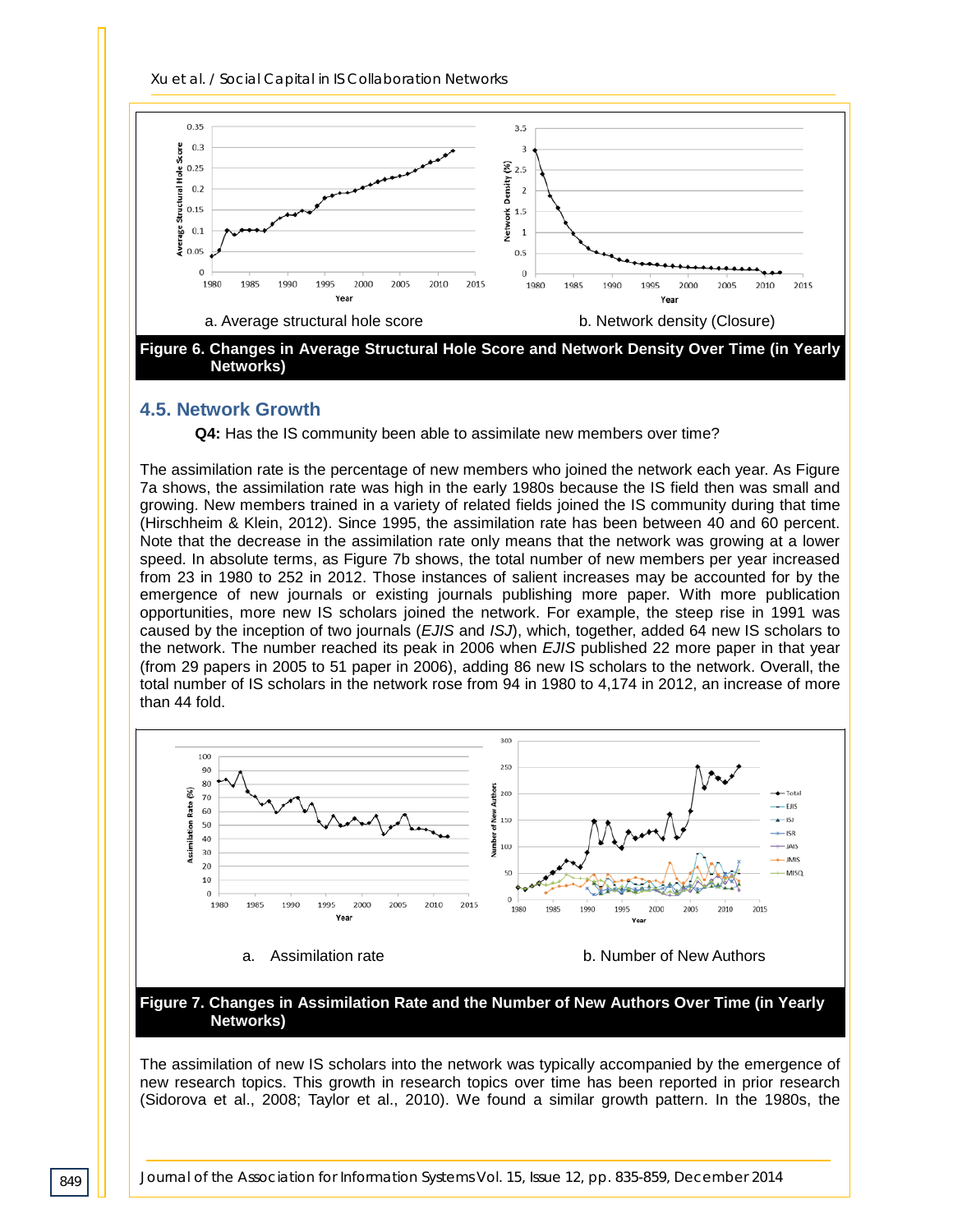dominant research theme was decision support systems. In the 1990s, the dominant research theme was group support systems. In the 2000s, emerging research themes were electronic commerce and economics of IS. Service science and design science have become frequently researched topics from 2010 to 2012. As new research themes became important, IS scholars with relevant expertise joined the network.

#### **4.6. Structural Cohesion**

A sub-community comprises IS scholars with common research interests. Before we assessed the structural cohesion of the five sub-communities (IS development, IS for individuals, IS for groups, IS for organizations, and IS for markets), we plotted the changes in group sizes based on the three decennial networks (1980s, 1990s, and 2000s). Figure 8 shows that all five sub-communities grew between 1980 and 2009, but at different rates. Two sub-communities (IS development and IS for organizations) have remained comparatively large over the three decades. Two sub-communities (IS for individuals, and IS for markets) grew relatively quickly from the 1990s onwards. The growth for the IS for markets sub-community has been the strongest (from only three members in the 1980s to more than 200 members in 2000s). Overall, each of the five sub-communities has been able to sustain itself over time, with new members joining from time to time.

The different growth rates of the five sub-communities may reflect the changing relative importance of the research themes of these sub-communities over time (Taylor et al., 2010). While there has been extensive collaboration in the sub-communities, there is also some collaboration across the subcommunities. Indeed, some central members of the IS community have been very active in more than one sub-community, thereby bridging sub-communities (see the discussion for Q1b).



**Figure 8. Changes in Sub-Community Sizes Over Time (in Decennial Networks)**

**Q5:** Have the sub-communities in the IS community remained structurally cohesive over time?

Structural cohesion is a group-level metric. The structural cohesion of a sub-community is its internal link density divided by its external link density<sup>14</sup>. A structurally cohesive sub-community maintains relatively dense internal links and relatively sparse external links. A sub-community is considered cohesive if the structural cohesion score is greater than 1.0 (Wasserman & Faust, 1994).

As Figure 9 shows, two sub-communities (IS for groups and IS for markets) have become structurally cohesive since the 1990s (with structural cohesion scores greater than 1.0 since then). The IS for groups sub-community has increased in structural cohesion scores from 0 in the 1980s, 16.8 in the 1990s, to 19.6 in the 2000s. The low structural cohesion score for this sub-community in the 1980s was due to the fact that its size then was rather small (5 members) and these IS scholars did not

 $^{14}$  Given that a sub-community of size n is connected with g external members through m links, the external link density is m/ng. -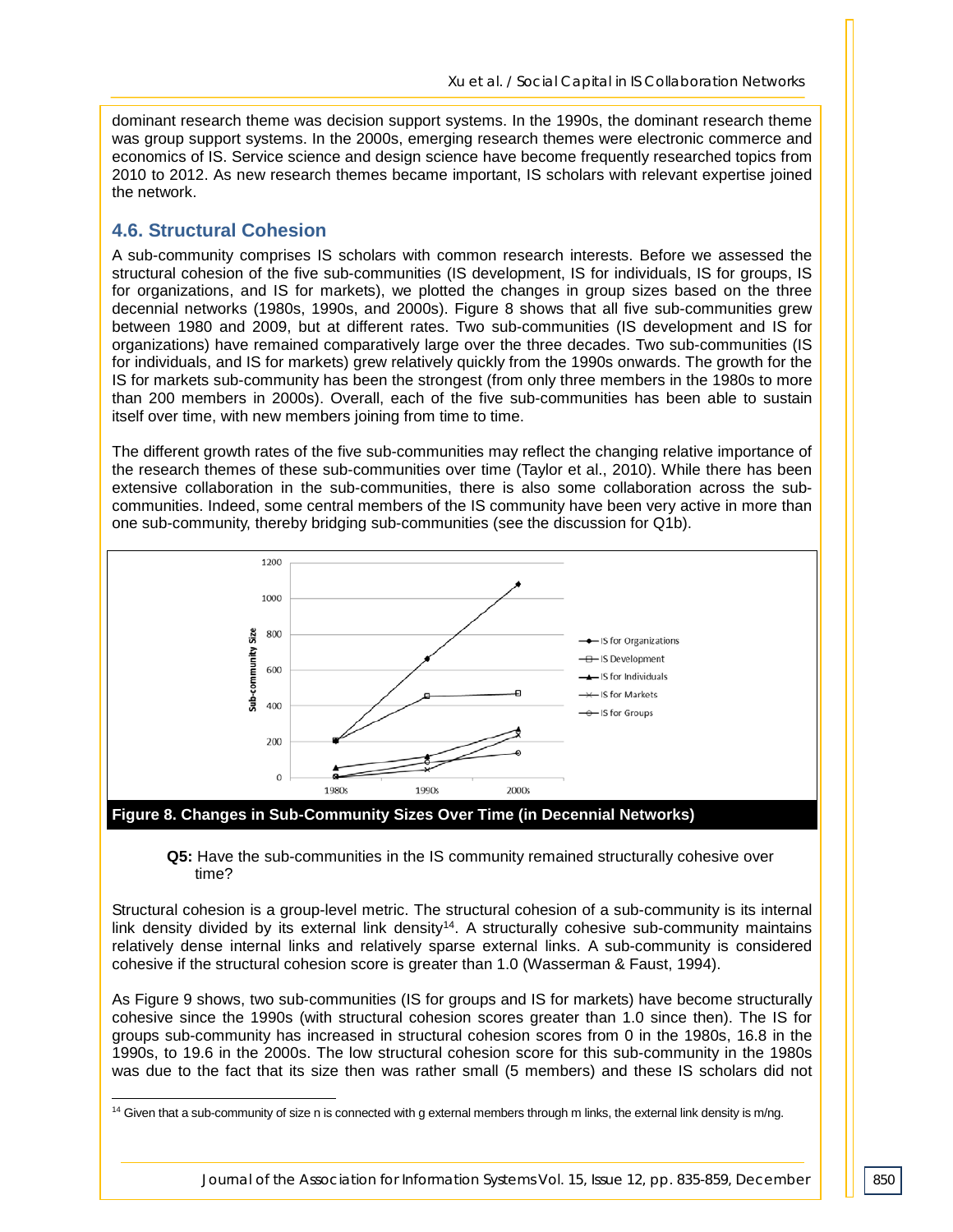collaborate. The structural cohesion scores for the IS for markets sub-community started from 0 in the 1980s, drastically increased to 19.3 in the 1990s, and later dropped to 8.75 in the 2000s. Similarly, the low structural cohesion score for this sub-community in the 1980s was due to its small size (3 members) and the lack of collaboration among these scholars. In the 1990s, IS for markets became a popular area of work and the number of IS scholars in this sub-community increased to 44. However, they tended to only collaborate among themselves, leading to a very high structural cohesion score. Over time, more IS scholars joined this sub-community, increasing its size to 238 in the 2000s. They started collaborating with IS scholars from other sub-communities, thereby reducing the structural cohesion score.

The other three sub-communities (IS development, IS for organizations, and IS for individuals) have maintained their structural cohesion scores at greater than 1.0 over the three decades from the 1980s to the 2000s, but with different trends. The IS development sub-community has increased in structural cohesion score from 3.73 in the 1980s, 4.31 in the 1990s, to 7.19 in the 2000s. The IS for individuals sub-community has decreased in structural cohesion score from 11.17 in the 1980s, 10.48 in the 1990s, to 7.21 in the 2000s. The IS for organizations sub-community has fairly constant structural cohesion score ranging from 3.09 in the 1980s to 3.11 in the 2000s.

Overall, considering that all the five sub-communities have maintained structural cohesion scores at greater than 1.0 since the 1990s, these sub-communities seems to remain structurally cohesive over time. Table 3 provides summarizes these results.



**Figure 9. Changes in Structural Cohesion of Sub-Communities Over Time (in Decennial Networks)**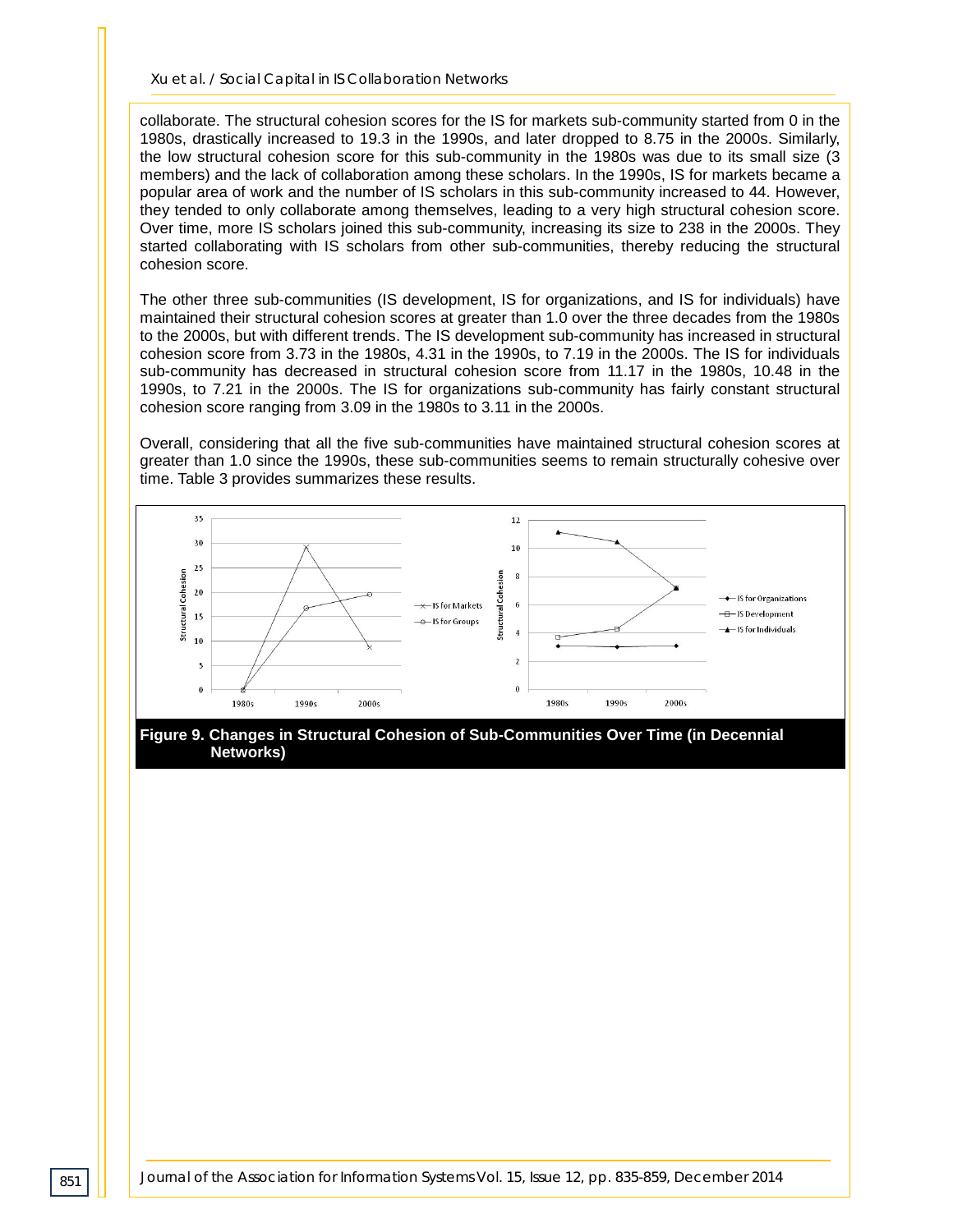*Xu et al. / Social Capital in IS Collaboration Networks*

| <b>Table 3. Summary of Results</b>                                                                                                         |                                                  |                            |  |  |  |
|--------------------------------------------------------------------------------------------------------------------------------------------|--------------------------------------------------|----------------------------|--|--|--|
| Questions                                                                                                                                  | Key metrics used                                 | <b>Progress made</b>       |  |  |  |
| <b>Question 1: Network ties</b>                                                                                                            |                                                  |                            |  |  |  |
| Q1a: Has the IS community accumulated<br>more network ties over time?                                                                      | Average degree centrality                        | Yes                        |  |  |  |
| <b>Q1b:</b> Who have been the central members<br>in the IS community at different times?                                                   | Degree centrality<br>Betweenness centrality      | Not applicable             |  |  |  |
| <b>Question 2: Network configuration</b>                                                                                                   |                                                  |                            |  |  |  |
| Q2a: Has the IS community become more<br>Proportion of members in the<br>connected or fragmented over time?<br>largest connected component |                                                  | Yes                        |  |  |  |
| Q2b: Has the IS community become more<br>structurally efficient over time?                                                                 | Average network distance                         | Yes<br>(from 1993 onwards) |  |  |  |
| <b>Question 3: Structural holes</b>                                                                                                        |                                                  |                            |  |  |  |
| Q3: Has the IS community accumulated<br>more structural holes over time?                                                                   | Average structural hole score<br>Network density | Yes                        |  |  |  |
| <b>Question 4: Network growth</b>                                                                                                          |                                                  |                            |  |  |  |
| Q4: Has the IS community been able to<br>assimilate new members over time?                                                                 | Assimilation rate<br>Number of new authors       | Yes                        |  |  |  |
| <b>Question 5: Structural cohesion</b>                                                                                                     |                                                  |                            |  |  |  |
| Q5: Have the sub-communities in the IS<br>community remained structurally cohesive<br>over time?                                           | Structural cohesion of sub-<br>communities       | Yes                        |  |  |  |

# **5. Limitations to Generalization**

Our results shed light on the development of social capital in the IS community. Overall, the IS community has made significant progress in accumulating structural social capital in the past three decades (see Table 3). This IS community's progress is comparable to those of other business fields such as management, finance, and marketing (see Table 1). The trends indicated by the metrics on network ties, network configuration, structural holes, network growth, and structural cohesion (of subcommunities) hint that our results may be generalizable to the future of the IS field. Specifically, considering that these trends have moved in the same direction in at least the past two decades, it seems that the IS community is likely to continue on a healthy and sustainable path in the coming years.

Our findings have to be interpreted in the context of their limitations. First, we relied solely on authorships in six top-tier journals to determine the set of IS scholars. Although the six chosen journals are well known in the IS field, the authors of all the papers in these journals do not make up the entire IS community. For example, IS scholars who only publish their work in other journals or in conference proceedings are not included. Moreover, IS scholars from non-English speaking countries who write and publish papers in other languages are not included. Therefore, the collection of IS scholars in our dataset represents only a part of the IS community. Nevertheless, our dataset captures a significant proportion of prominent IS scholars who have contributed much to knowledge creation and innovation in the field. It is important to know how structural social capital has been developing among this group of IS scholars.

Second, our analysis of structural social capital was based only on information on co-authorships. We did not consider other forms of collaboration among IS scholars. For example, besides co-authoring papers, IS scholars can collaborate in research but not publish their work together. They may serve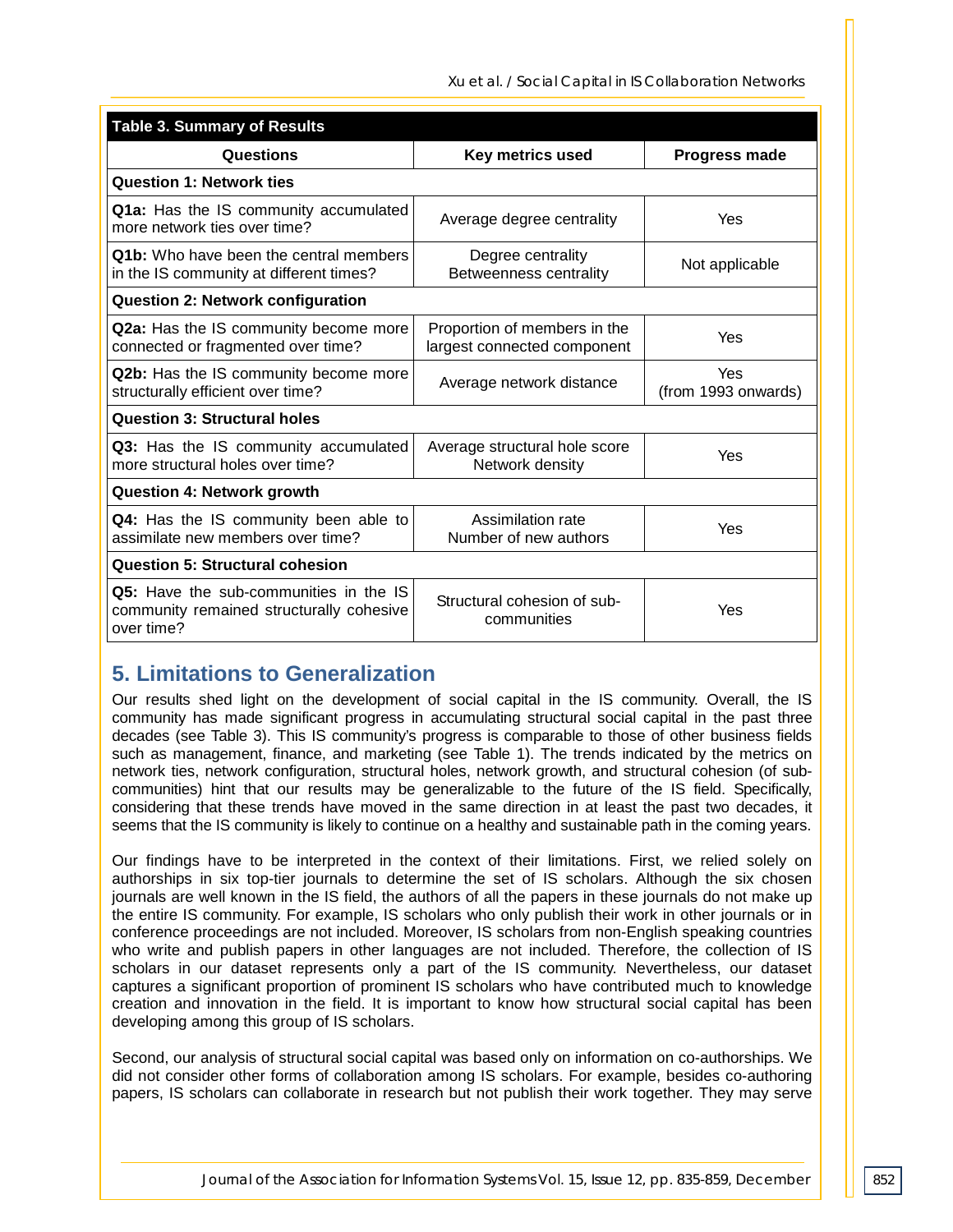together in journal editorial boards, conference program committees, or professional associations. Nevertheless, the collection of co-authorship links captures formal scientific collaboration (which is the bulk of research collaboration) among IS scholars in research-intensive institutions globally. Such collaboration accounts for a significant portion of knowledge creation and innovation in the IS field.

Third, we focused only on structural social capital. Because we excluded relational social capital and cognitive social capital, our results cannot provide answers about whether the IS field has built up trust, recognition, shared codes, and common languages over the past three decades. Given that these aspects also offer valuable information about the health of communities, future studies could complement this study by similarly examining whether relational social capital and cognitive social capital have been built up in the IS community in the past several decades.

### **6. Implications and Recommendations**

This study has useful implications for the debate on focus versus diversity in the IS field. In addition, we recommend plausible ways that we believe can help enhance the intellectual contribution of the IS field.

#### **6.1. Implications for the IS Field**

The results on network growth reveal that the IS field has an assimilation rate of no less than 40 percent, which corresponds to a steady increase in the number of new members yearly. This trend is likely to continue into the foreseeable future. There has been steady growth in three sub-communities (IS development, IS for organizations, and IS for individuals) over the past three decades. While the remaining two sub-communities (IS for groups and IS for markets) have also seen growth, these subcommunities grew significantly in the 1990s. Even with all the growth, the results show that each of these sub-communities has remained structurally cohesive over time. The growth in the various structurally cohesive sub-communities has led to concern that the IS field may be heading in the direction of a fragmented adhocracy (Banville and Landry 1989), in which there would be negligible communication and mutual learning between sub-communities, leading to weakening of the intellectual core and thereby possibly triggering an identity crisis (Benbasat & Weber, 1996; Benbasat & Zmud, 2003).

However, the results on network ties demonstrate that average degree centrality for the entire IS community has increased steadily, suggesting that members of the network have become better connected over time. The results on network configuration show that the proportion of members of the network who are part of the largest connected component has increased steadily over time, while average network distance for the entire IS community has been decreasing for the past two decades. These are also indicators that members of the network have become better connected over time. Hence, the results pertaining to network ties and network configuration serve to alleviate the concern about the IS field developing into a fragmented adhocracy.

The fact that the various sub-communities in the field have grown steadily while the entire network became better (rather than worse) connected over time suggests that a proportion of IS scholars must have helped bridge the various sub-communities even as these sub-communities grew. Indeed, a good number of renowned IS scholars listed in Table 2 have played this bridging role. For instance, Kalle Lyytinen has been collaborating with researchers in both the IS for organizations and IS development sub-communities. The value of having IS scholars playing such a bridging role can be seen from the results on structural holes. Over time, the average structural hole score has steadily increased while network density has steadily decreased. These results suggest that members of the IS community have increasingly been able to access more non-redundant knowledge, possibly from other sub-communities of the IS field (or even from other fields).

Some have feared that diversity, which can potentially pull apart the various growing sub-communities, may pose a threat to the intellectual development of the IS field through reducing the chance of developing shared languages and weakening of its intellectual core (Benbasat & Zmud, 2003). These fears have not materialized, possibly due to the growing pool of IS scholars helping bridge the various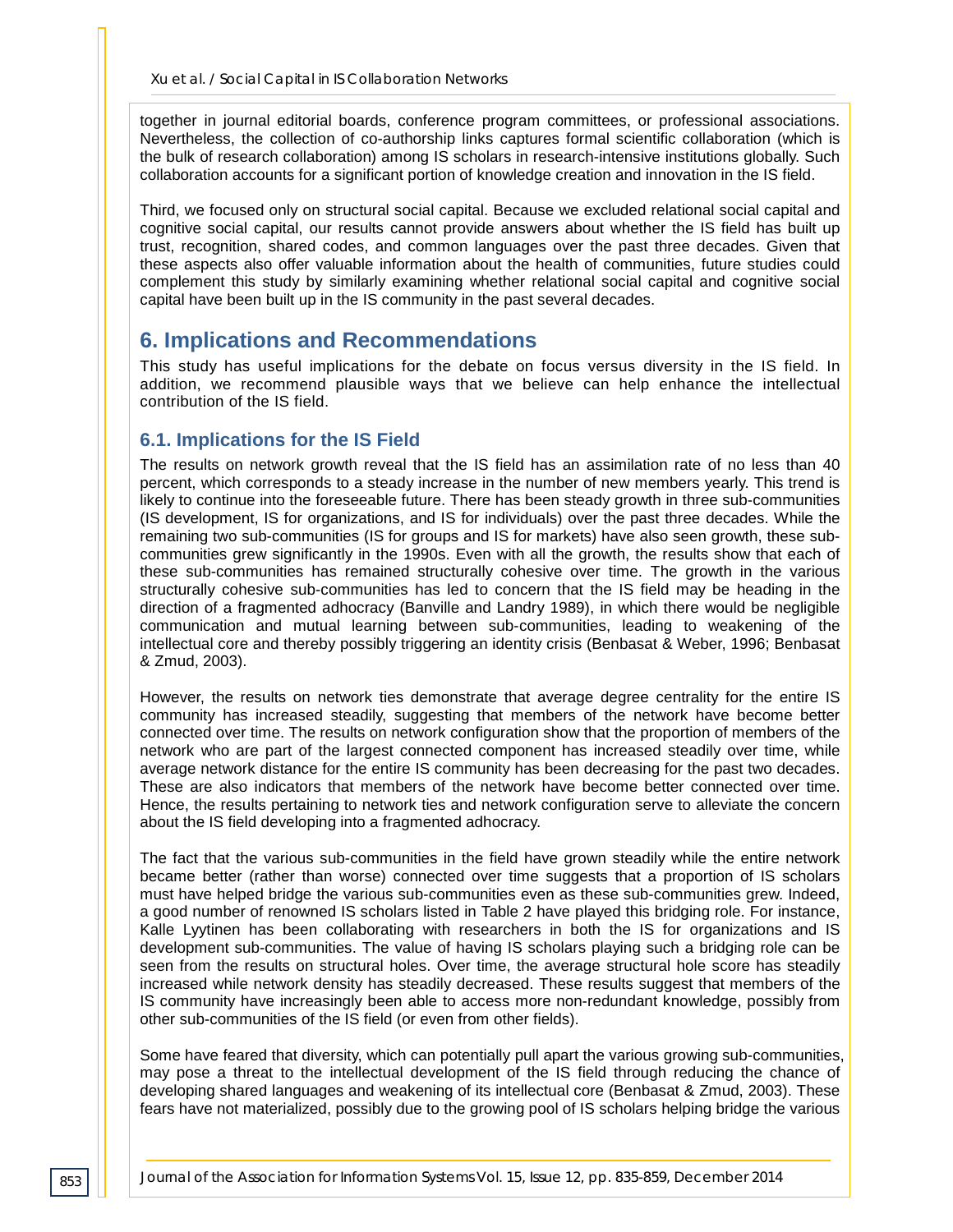sub-communities. Instead, as the various sub-communities grow, the IS field makes progress in accumulating structural social capital that facilitates knowledge creation and innovation. And as the various sub-communities advance on research topics, the IS field has grown in its intellectual core by incorporating these new research ideas and by allowing the new research ideas from each subcommunity to influence the thinking in other sub-communities.

#### **6.2. Recommendations for IS Scholars**

Collaborative work can help IS scholars increase their research productivity, quality, and reputation. However, because collaborative work also incurs costs (e.g., on managing coordination and conflicts), IS scholars need to manage their collaborative relationships strategically. For example, while large-scale collaboration can bring on board many fresh research ideas and perspectives, many institutions may be concerned about publications that have too many co-authors. A survey among department chairs has reported that four or more co-authors in a publication are often considered too many (Nathan, Hermanson, & Hermanson, 1998). In the collaboration bandwidth that IS scholars can manage, they have to achieve a good balance of collaborating in and outside their specific sub-community.

Many IS scholars work primarily within a specific sub-community. Collaborating with other IS scholars from the same sub-community has obvious advantages, such as shared language, common research perspectives, and common theoretical knowledge. For these reasons, IS scholars tend to operate in their specific sub-community. The detriments of doing this would be high knowledge redundancy and less likelihood of innovation. To innovate and do higher impact research work, IS scholars could spend part of their research effort bridging sub-communities to learn and apply new research ideas from other sub-communities for their own research work. Such bridging effort can help reduce the average network distance, thereby increasing the structural efficiency of the entire network (Watts, 1999).

Figure 10 presents the collaboration map for the various sub-communities in the 2000s. The weights of the links between sub-communities are proportional to the number of ties between IS scholars from different sub-communities. Where the links are weak, there exist many opportunities for IS scholars in the pertinent sub-communities to collaborate. For example, IS scholars working in the IS for markets and the IS development sub-communities may work together to analyze Internet commerce behavioral patterns to develop new design principles for IT artifacts. Similarly, IS scholars working in the IS for markets and the IS for groups sub-communities may collaborate to build new IT artifacts to enhance Internet commerce capabilities for the increasingly popular group-buying transactions.



**Figure 10. Collaboration Between Different Sub-Communities in the 2000s**

The IS field was founded on several reference fields, including computer science, behavioral and social sciences, and organizational science (Keen, 1980). This has contributed to the diversity of research in the IS field (Benbasat & Weber, 1996; Vessey et al., 2002). IS scholars can continue to learn from these contributing fields to expand the intellectual core of the IS community. Such collaborative relationships across fields can also increase the structural social capital of the IS field. For example, IS scholars doing research on "big data" could work with scholars from computer science to process and analyze large datasets (e.g., using efficient algorithms to mine consumer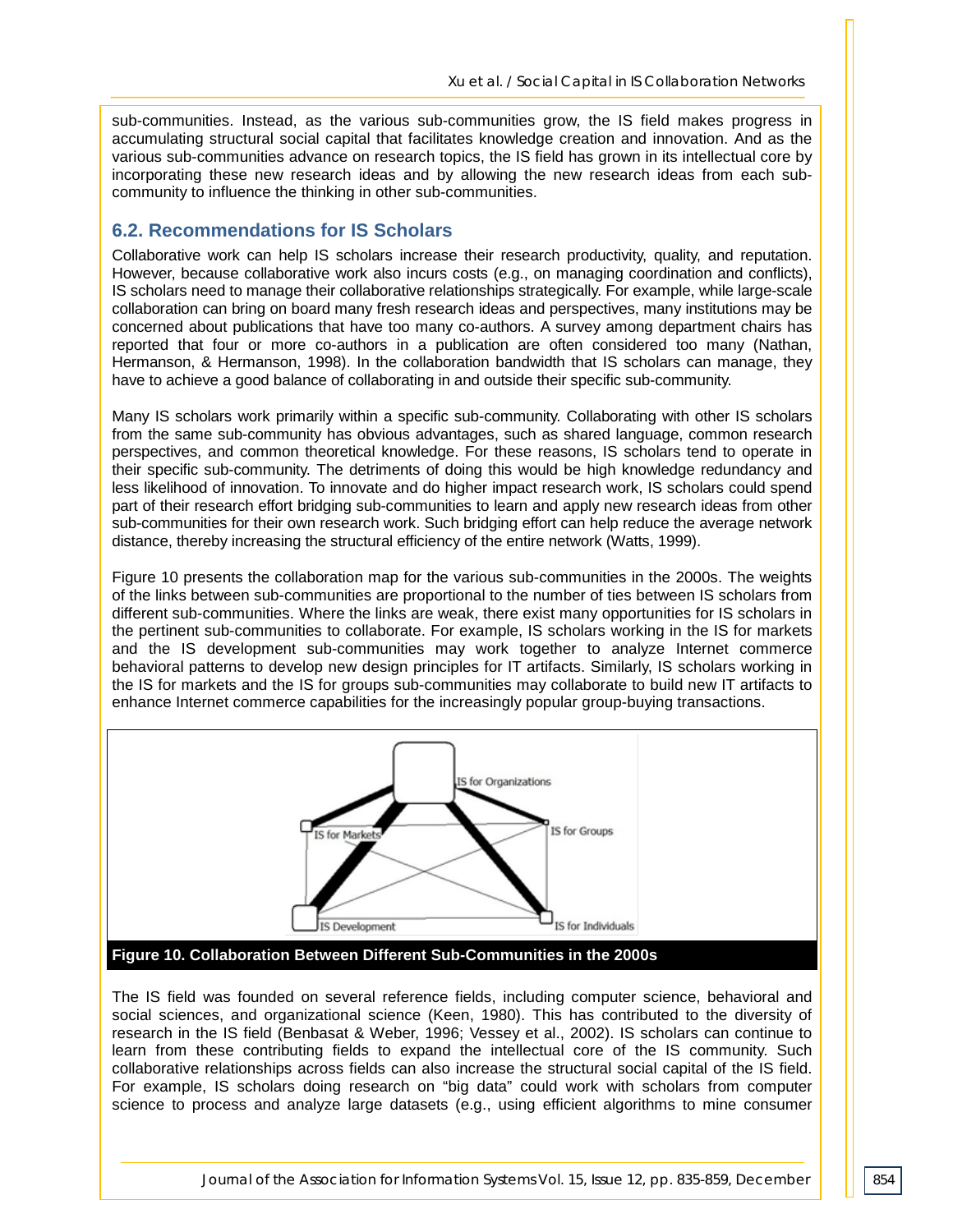opinions from large volumes of online posts and blogs) and with scholars from information science to discern meaningful patterns in the datasets (e.g., finding out what consumers are really saying about specific products or services over time). This type of inter-disciplinary collaboration has potential to yield interesting research insights.

#### **6.3. Recommendations for IS Publications Outlets**

As major outlets publishing fresh research results, academic journals play a crucial role in shaping the intellectual structure of a field. These journals (including the six journals examined in this study) can facilitate the growth and vibrancy of the IS field by publishing research that can potentially accelerate the development of structural social capital (and intellectual core) in the IS community. Such research tends to cut across sub-community (or even disciplinary) boundaries and generate opportunities for the IS community through opening up fresh new research avenues. Journals can facilitate cross-community (or cross disciplinary) research in several ways. First, they can broaden their editorial scope so that such paper do not get filtered out immediately in pre-screening by editors. Second, special issues may even be designed to attract submission of these types of papers. Third, journals can put in more effort to recruit "structural brokers" (i.e., IS scholars who bridge sub-communities or even fields) as associate editors and senior editors<sup>15</sup>. Given the nature of their collaborative research work, "structural brokers" tend to be more able to appreciate papers that transcend the boundaries of sub-communities or even fields. Generally, major IS journals have made much progress in broadening their editorial scope and featuring various boundary-spanning special issues in recent years.

Similarly, major IS conferences can accommodate tracks that publish papers bridging subcommunities or even field. For example, the International Conference on Information Systems has used, in recent years, the "breakthrough ideas" track to publish innovative papers that may not necessarily belong to a specific sub-community. Because these conferences are attended by numerous IS scholars, they help signal new research streams that are to come and offer an excellent forum for IS scholars from the various sub-communities to learn from each other, form collaborative relationships, and embark on exciting research avenues.

# **7. Conclusion**

Using Whitley's framework for classifying scientific fields (Whitley, 1984), Banville and Landry (1989) categorized the IS field as a fragmented adhocracy, in which there was a low level of mutual dependence between scholars. In the years that have since transpired, the IS field has made progress in building a cumulative tradition that has given rise to a body of knowledge unique to the field (Grover, Ayyagari, Gokhale, Lim, & Coffey, 2006; Sidorova et al., 2008; Taylor et al., 2010; Wade, Biehl, & Kim, 2006). In spite of these advances, there is still an ongoing debate about the relative merits of focus versus diversity and a discussion about possible structural disintegration in the IS field (Agarwal & Lucas, 2005; Alter, 2003a, 2003b; Benbasat & Zmud, 2003; Galliers, 2003; Hirschheim & Klein, 2003; Orlikowski & Iacono, 2001).

Against such a backdrop, this study provides empirical evidence to show that the IS field has made significant progress in building structural social capital, maintained five reasonably focused research areas while accommodating diversity, and shifted away from a fragmented adhocracy (and possible structural disintegration) to a more connected community. We believe that IS researchers can continue to engage in cross-area collaboration (in the IS field) and cross-disciplinary collaboration because these types of collaborative activities help build up social capital, facilitate knowledge creation and innovation, and cement the identity of the IS field as a scientific field.

-

<sup>&</sup>lt;sup>15</sup> We can supply a list of such names if journal editors are interested.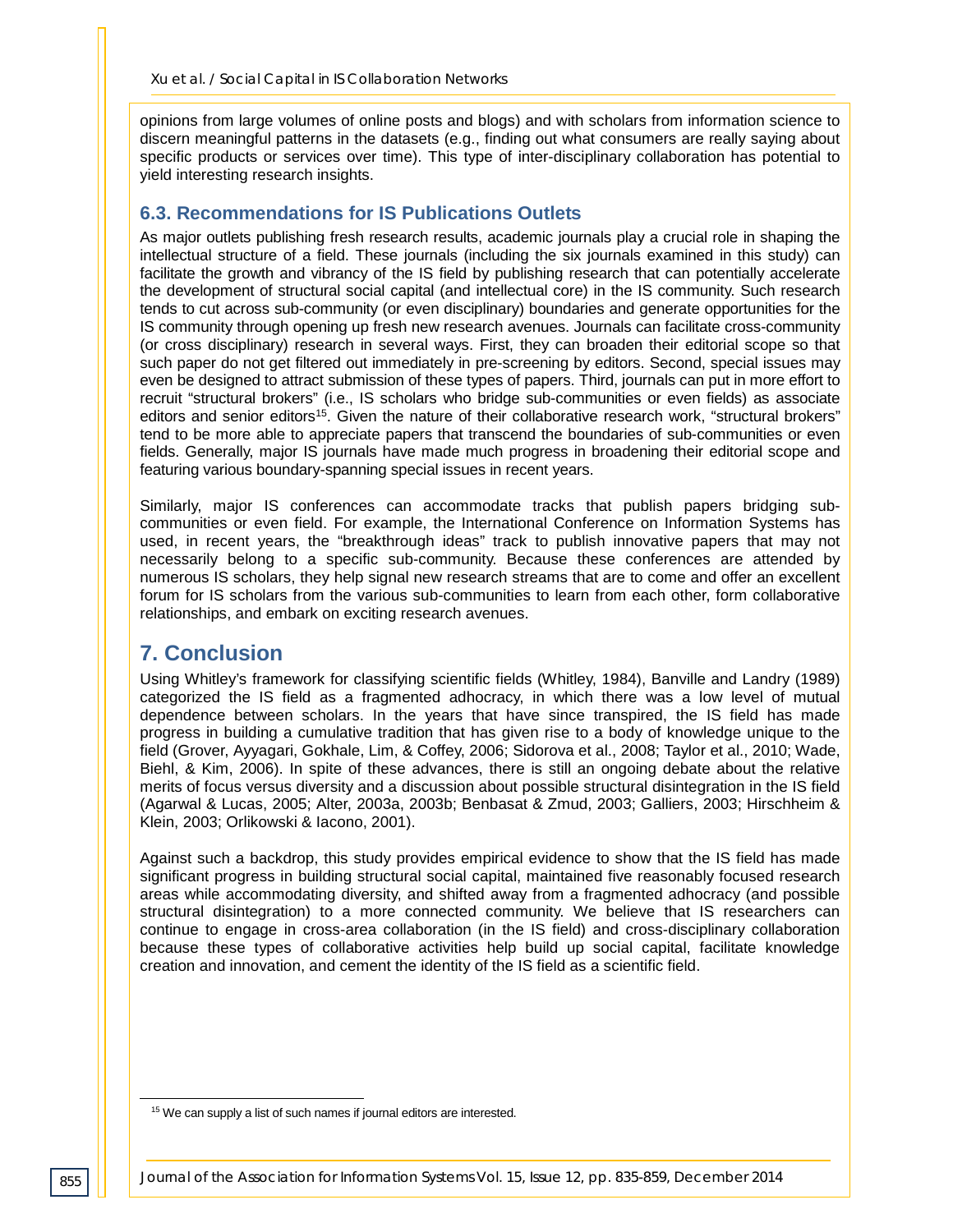### **References**

- Acedo, F.J., Barroso, C., Casanueva, C., & Galan, J. L. (2006). Co-authorship in management and organizational studies: An empirical and network analysis. *Journal of Management Studies*, *43*(5), 957-983.
- Adler, P. S., & Kwon, S.-W. (2002). Social capital: Prospects for a new concept. *Academy of Management Review*, *27*(1), 17-40.
- Agarwal, R., & Lucas, H. C. (2005). The information systems identity crisis: Focusing on high-visibility and high impact research. *MIS Quarterly, 29*(3), 381-398.
- Ahuja, G. (2000). Collaboration networks, structural holes, and innovation: A longitudinal study. *Administrative Science Quarterly*, *45*(3), 425-455.
- Ahuja, M. K., Galletta, D. F., & Carley, K. M. (2003). Individual centrality and performance in virtual R&D groups: An empirical study. *Management Science*, *49*(1), 21-38.
- Albert, R., & Barabási, A.-L. (2002). Statistical mechanics of complex networks. *Reviews of Modern Physics*, *74*(1), 47-97.
- Alter, S. (2003a). The IS core—XI: Sorting out issues about the core, scope, and identity of the field. *Communications of the Association for Information Systems, 12*, 607-628.
- Alter, S. (2003b). Sidestepping the IT artifact, scrapping the IS silo, and laying claim to "systems in organizations". *Communications of the Association for Information Systems, 12*, 494-526.
- Analytic Technologies. (2009). *NetDraw: Network visualization*. Retrieved May 2, 2009, from http://www.analytictech.com/netdraw.htm
- Banville, C., & Landry, M. (1989). Can the field of MIS be disciplined? *Communications of the ACM, 32*(1), 48-60.
- Barabási, A.-L., & Albert, R. (1999). Emergence of scaling in random networks. *Science*, *286*(5439), 509-512.
- Baskerville, R. L., & Myers, M. D. (2002). Information systems as a reference discipline. *MIS Quarterly*, *26*(1), 1-14.
- Beattie, V., & Goodacre, A. (2004). Publishing patterns within the UK accounting and finance academic community. *The British Accounting Review*, *36*(1), 7-44.
- Benbasat, I., & Weber, R. (1996). Research commentary: Rethinking "diversity" in information systems research. *Information Systems Research, 7*(4), 389-399.
- Benbasat, I., & Zmud, R. W. (2003). The identity crisis within the IS discipline: Defining and communicating the discipline's core properties. *MIS Quarterly*, *27*(2), 183-194.
- Boland, R. J., & Tenkasi, R. V. (1995). Perspective making and perspective taking in communities of knowing. *Organizational Science, 6*(4), 350-372.
- Bollobás, B. (1985). *Random graphs*. London: Academic.
- Bollobás, B. (1998). *Modern graph theory*. New York, NY: Springer-Verlag.
- Borgman, C. L., & Furner, J. (2002). Scholarly communication and bibliometrics. In B. Cronin (Ed.), *Annual review of information science and technology* (pp. 3-72).Medford, NJ: Information Today.
- Bourdieu, P. (1986). The forms of capital. In J.G. Richardson (Ed*.), Handbook of theory and research for the sociology of educationi* (pp. 241-258). Westport, CT: Greenwood Press.
- Brown, J. S., & Duguid, P. (1991). Organizational learning and communities-of-practice: Toward a unified view of working, learning, and innovation. *Organizational Science*, *2*(1), 40-57.
- Burt, R. S. (1992). *Structural holes: The social structure of competition*. Cambridge, MA: Harvard University Press.
- Burt, R. S. (1997). The contingent value of social capital. *Administrative Science Quarterly*, *42*(2), 339-365.
- Chen, C., & Morris, S. (2003). Visualizing evolving networks: Minimum spanning trees versus pathfinder networks. In *Proceedings of IEEE Symposium on Information Visualization* (pp. 67- 74). Washington, DC: IEEE Computer Society.
- Coleman, J. S. (1990). *Foundations of social theory*. Cambridge, MA: Harvard University Press.
- Crane, D. (1972). *Invisible colleges: Diffusion of knowledge in scientific communities*. Chicago: University of Chicago Press.
- Culnan, M. J. (1986). The intellectual development of management information systems, 1972-1982: A co-citation analysis. *Management Science*, *32*(2), 156-172.
- Culnan, M. J. (1987). Mapping the intellectual structure of MIS, 1980-1985: A co-citation analysis. *MIS Quarterly, 11*(3), 341-353.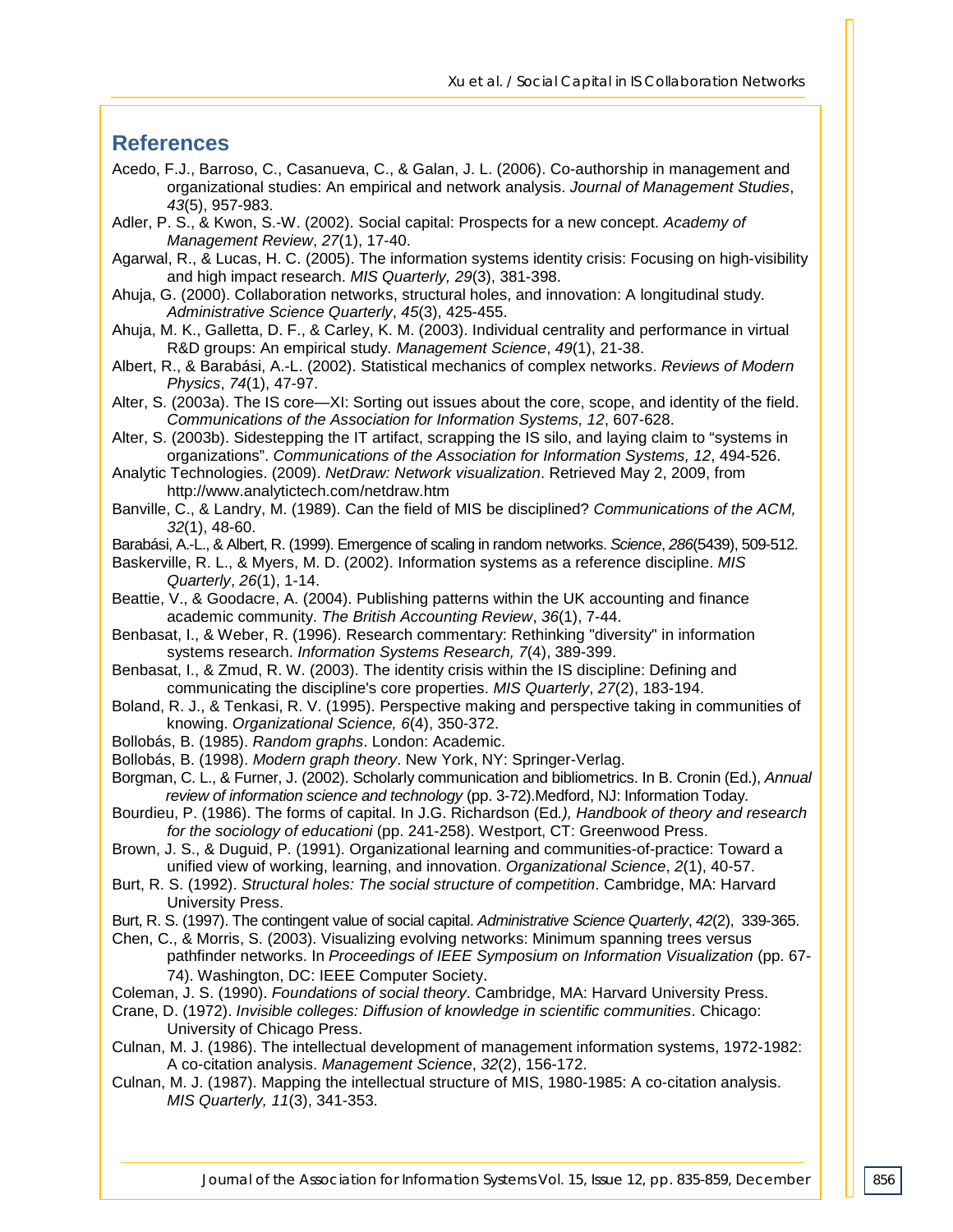*Xu et al. / Social Capital in IS Collaboration Networks*

Dean, D. L., Lowry, P. B., & Humpherys, S. (2011). Profiling the research productivity of tenured information systems faculty at U.S. institutions. *MIS Quarterly*, *35*(1), 1-15.

DeSanctis, G. (2003). The social life of information systems research: A response to Benbasat and Zmud's call for returning to the IT artifact. *Journal of the Association for Information Systems*, *4*(7), 360-376.

Farhoomand, A. F. (1987). Scientific progress of management information systems. *Data Base*, *18*(4), 48-56.

Fatt, C. K., Ujum, E. A., & Ratnavelu, K. (2010). The structure of collaboration in the Journal of Finance. *Scientometrics, 85*(3), 849-860.

Freeman, L. C. (1979). Centrality in social networks: Conceptual clarification. *Social Networks*, *1*, 215-240.

Galliers, R. D. (2003). Change as crisis or growth? Toward a trans-disciplinary view of information systems as a field of study: A response to Benbasat and Zmud's call for returning to the IT artifact. *Journal of the Association for Information Systems*, *4*(6), 337-351.

- Gill, G., & Bhattacherjee, A. (2009). Whom are we informing? Issues and recommendations for MIS research from an information sciences perspective. *MIS Quarterly*, *33*(2), 217-235.
- Goldenberg, J., Libai, B., Muller, E., & Stremersch, S. (2010). The evolving social network of marketing scholars. *Marketing Science*, *29*(3), 561-567.

Granovetter, M. (1973). The strength of weak ties. *American Journal of Sociology, 78*(6), 1360-1380.

Grover, V., Ayyagari, R., Gokhale, R., Lim, J., & Coffey, J. (2006). A citation analysis of the evolution and state of information systems within a constellation of reference disciplines. *Journal of the Association for Information Systems*, *7*(5), 270-325.

Hirschheim, R., & Klein, H. K. (2003). Crisis in the IS field? A critical reflection on the state of the discipline. *Journal of the Association for Information Systems*, *4*(5), 237-293.

Hirschheim, R., & Klein, H. K. (2012). A glorious and not-so-short history of the information systems field. *Journal of the Association for Information Systems*, *13*(4), 188-235.

Hudson, J. (1996). Trends in multi-authored papers in economics. *Journal of Economic Perspectives*, *10*(3), 153-158.

Ibarra, H. (1992). Structual alignments, individual strategies, and managerial action: Elements toward a network theory of getting things done. In N. Nohria & R. G. Eccles (Eds.), *Networks and organizations: Structure, form and action* (pp. 165-188). Boston, MA: Harvard Business School Press.

Inkpen, A. C., & Tsang, E. W. K. (2005). Social capital, networks, and knowledge transfer. *Academy of Management Review*, *30*(1), 146-165.

Ives, B., Parks, M. S., Porra, J., & Silva, L. (2004). Phylogeny and power in the IS domain: A response to Benbasat and Zmud's call for returning to the IT artifact. *Journal of the Association for Information Systems*, *5*(3), 108-124.

Keen, P. G. W. (1980). MIS research: Reference disciplines and a cumulative tradition. *Proceedings of The First International Conference on Information System*s, 9-18.

Laband, D. N., & Tollison, R. D. (2000). Intellectual collaboration. *Journal of Political Economy, 108*(3), 632-662.

Lyytinen, K., & King, J. L. (2004). Nothing at the center?: Academic legitimacy in the information systems field. *Journal of the Association for Information Systems*, *5*(6), 220-246.

Milgram, S. (1967). The small world problem. *Psychology Today, 2*, 60-67.

Moody, J. (2004). The structure of a social science collaboration network: Disciplinary cohesion from 1963 to 1999. *American Sociological Review, 69*, 213-238.

Moody, J., & White, D. R. (2003). Structural cohesion and embeddedness: A hierarchical concept of social groups. *American Sociological Review, 68*(1), 103-127.

Nahapiet, J., & Ghoshal, S. (1998). Social capital, intellectual capital, and the organizational advantage. *Academy of Management Review, 23*(2), 242-266.

Nathan, S., Hermanson, D. R., & Hermanson, R. H. (1998). Co-authoring in refereed journals: Views of accounting faculty and department chairs. *Issues in Accounting Education, 13*(1), 79-92.

Newman, M. E. J. (2001). The structure of scientific collaboration networks. *Proceedings of the National Academy of Science of the United States of America, 98*, 404-409.

Newman, M. E. J. (2004). Coauthorship networks and patterns of scientific collaboration. *Proceedings of the National Academy of Science of the United States of America*, *101*, 5200-5205.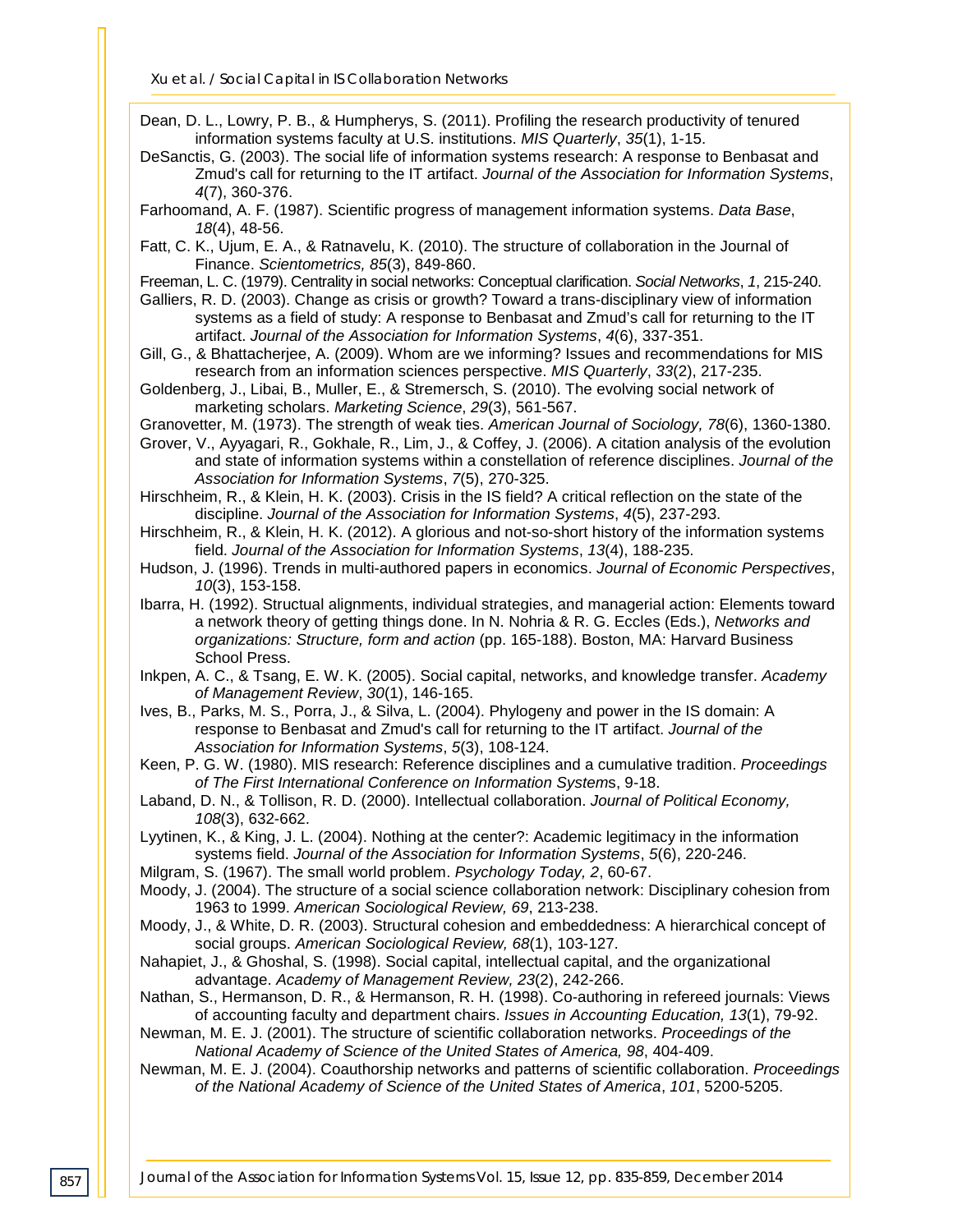- Oh, W., Choi, J. N., & Kim, K. (2006). Coauthorship dynamics and knowledge capital: The patterns of cross-disciplinary collaboration in information systems research. *Journal of Management Information Systems*, *22*(3), 265-292.
- Orlikowski, W. J., & Iacono, C. S. (2001). Research commentary: Desperately seeking the "IT" in IT research--A call to theorizing the IT artifact. *Information Systems Research*, *12*(2), 121-134.

Porter, M. (1980). An algorithm for suffix stripping. *Program*, *14*(3), 130-137.

- Putnam, R. D. (1995). Bowling alone: America's declining social capital. *Journal of Democracy*, *6*(1), 65-78.
- Robey, D. (1996). Research commentary: Diversity in information systems research: Threat, promise, and responsibility. *Information Systems Research*, *7*(4), 400-408.
- Robey, D. (2003). Identity, legitimacy and the dominant research paradigm: An alternative prescription for the IS discipline: A response to Benbasat and Zmud's call for returning to the IT artifact. *Journal of the Association for Information Systems,* 4(7), 352-359.
- Salton, G., & Buckley, C. (1988). Term-weighting approaches in automatic text retrieval. *Information Processing and Management*, *24*(5), 513-523.
- Sidorova, A., Evangelopoulos, N., Valacich, J. S., & Ramakrishnan, T. (2008). Uncovering the intellectual core of the information systems discipline. *MIS Quarterly*, *32*(3), 467-482.
- Singh, P. V., Tan, Y., & Mookerjee, V. (2011). Network effects: The influence of structural capital on open source project success. *MIS Quarterly*, *35*(4), 813-829.
- Swanson, E. B., & Ramiller, N. C. (1983). Information systems research thematics: Submissions to a new journal, 1987-1992. *Information Systems Research*, *4*(4), 299-330.
- Taylor, H., Dillon, S., & van Wingen, M. (2010). Focus and diversity in information systems research: Meeting the dual demands of a healthy applied discipline. *MIS Quarterly*, *34*(4), 647-667.
- Vessey, I., Ramesh, V., & Glass, R. L. (2002). Research in information systems: An empirical study of diversity in the discipline and its journals. *Journal of Management Information Systems, 19*(2), 129-174.
- Wade, M., Biehl, M., & Kim, H. (2006). Information systems is not a reference discipline (and what we can do about it). *Journal of the Association for Information Systems*, *7*(5), 247-269.
- Wasserman, S., & Faust, K. (1994). *Social network analysis: Methods and applications*. Cambridge, UK: Cambridge University Press.
- Watts, D. J. (1999). Networks, dynamics, and the small-world phenomenon. *American Journal of Sociology*, *105*(2), 493-527.
- Watts, D. J., & Strogatz, S. H. (1998). Collective dynamics of "small-world" networks. *Nature*, *393*(6684), 440-442.
- Wenger, E. (1998). *Communities of practice: Learning, meaning, and identity*. Cambridge, UK: Cambridge University Press.
- Whitley, R. (1975). Components of scientific activities, their characterisitcs and institutionalisation in specialties and research areas: A framework for the comparative analysis of scientific development. In K. D. Knorr, H. Strasser, & H. G. Zilian (Eds.), *Determinants and controls of scientific development* (pp. 37-73). Dordrecht, Holland: Springer.
- Whitley, R. (1984). *The intellectual and social organization of the sciences*. Oxford, UK: Clarendon Press.
- Xu, J., & Chau, M. (2006). *The social identity of IS: Analyzing the collaboration network of ICIS conferences (1980-2005).* Paper presented at the Proceedings of The 27th International Conference on Information Systems, Milwaukee, WI.